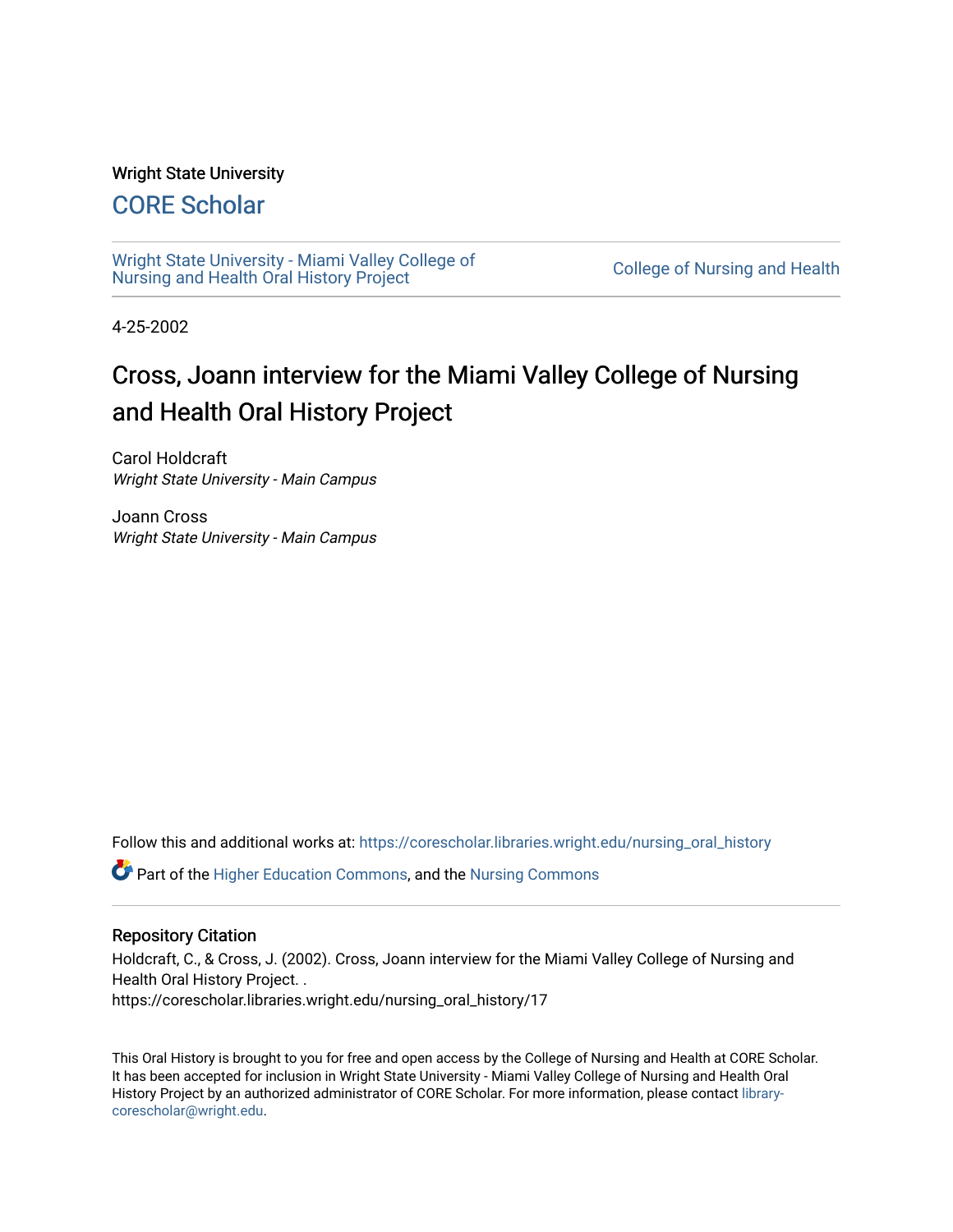## START OF TAPE 1, SIDE A

# JOANN CROSS

#### APRIL 25, 2002

CAROL HOLDCRAFT: Okay, It's April the twenty-fifth, 2002 and we're doing an interview for our College of Nursing and Health, Wright State University Oral History Project and today we have Joann Cross who's with us and we're going to interview Joann. Joann will you say a few words just so Donna can hear how it's coming through?

JOANN CROSS: Okay, I'm honored to be here and be interviewed for this Oral History and I feel I'm one of the first ones; actually I'm the first clinical faculty to be hired.

CH: Okay, well let's start with that. Tell us a little bit about what your background was before that time, before you came to be the first clinical faculty hired at Wright State College of Nursing.

JC: Well before I came to Wright State I lived in Colorado and Mobile, Alabama and in Colorado I was Nursing Director of a Public Health department for Larimer County. That was an interesting experience in the mountains. And then we moved to Mobile, Alabama and I taught there in a School of Nursing and then we came here to Dayton, Ohio. I thought we were going to stay two years when we began but here we are some years later.

CH: And so what brought you here to Dayton at that point?

JC: Well my husband got an academic position here. He was the chairperson in the Sociology Department here at Wright State.

CH: Okay.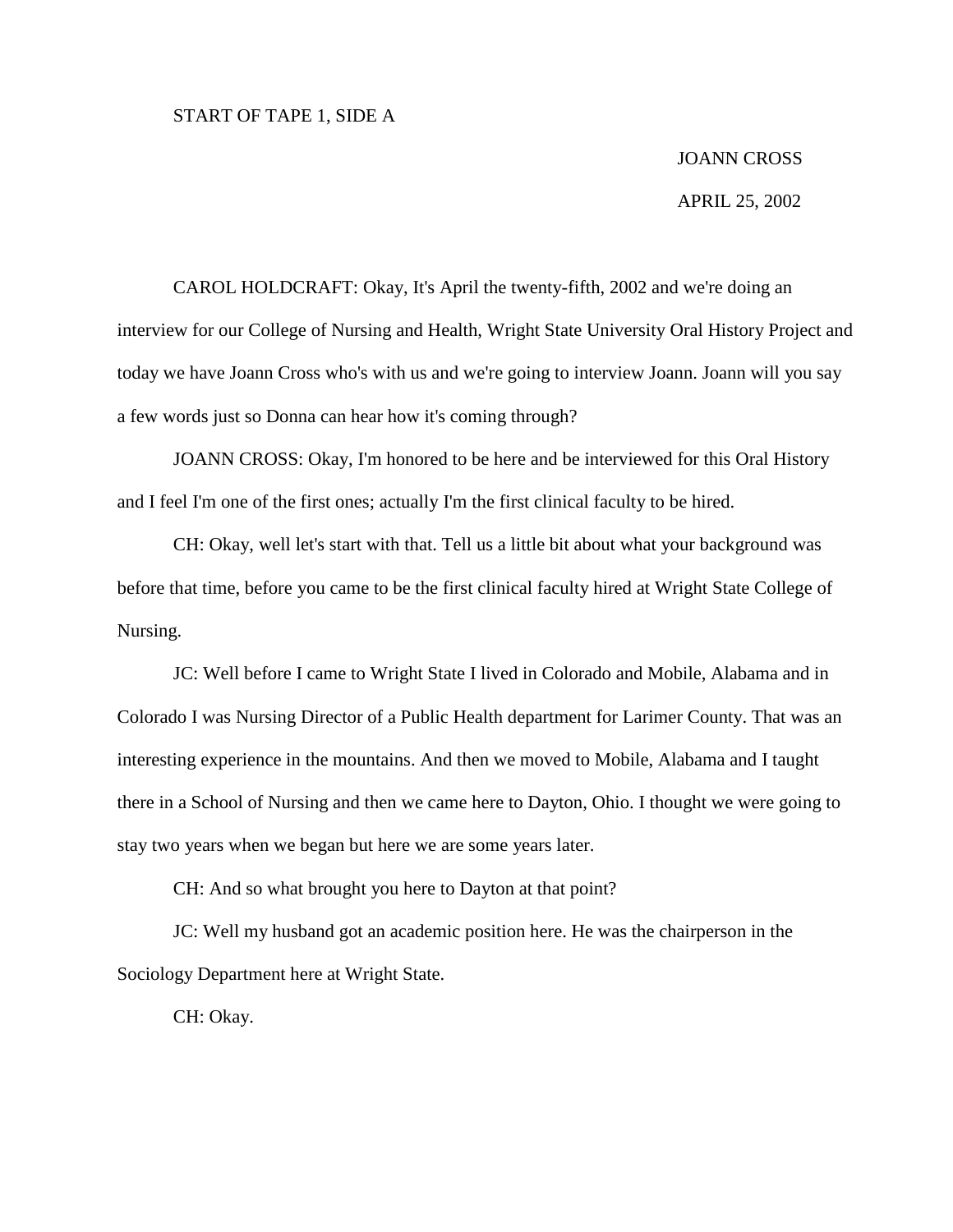JC: He had spoken to the new nursing dean at that time about the School that was about to start and if she needed faculty. He told her about me and she phoned me and I started part time in May of 1973.

CH: And who was that? Okay and who was that Dean in May of 1973 when you started? Don't remember her name?

JC: Um, I can't remember her name right now.

DONNA MILES CURRY: Is it Randolph?

JC: Randolph.

CH: Was that Randolph?

JC: It was Randolph.

CH: Okay.

JC: Do you want me to say anything else?

CH: Yeah, tell us a little bit about that period.

JC: Well it was an interesting kind of a situation. It was very relaxed and we sat around a table and I thought "let's get started." It was my intention to come and help them start the school and get the program off the ground. I didn't want to teach long term as a career. She had hired two new nurses who had just graduated from a BSN program from another state. Wanda Bledsoe and I believe Hilda Roundtree.

CH: Wanda Bledsoe and Hilda Roundtree and they just had bachelor degrees.

JC: They had just graduated.

CH: And had just graduated so they had no experience.

JC: Not in teaching

CH: What did you think about that?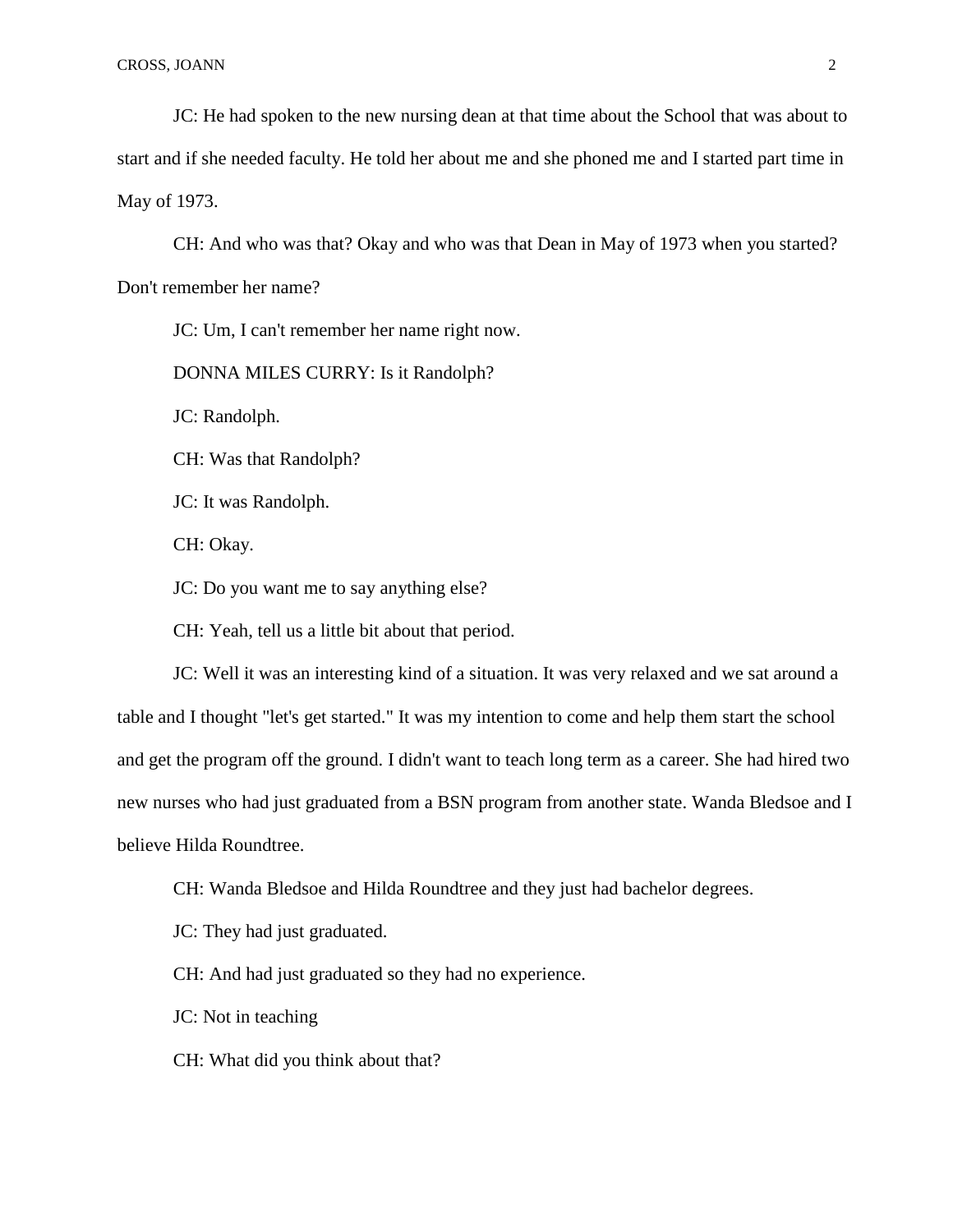JC: Of course I wondered about it. I thought it was just strange to hire two new nonexperienced [sic] people like this who had just graduated from school and also another nurse Marilyn Hagans who had an RN and a master's degree in English. She eventually stayed on and wrote up reports for accreditation, etc (Marilyn Hagans).

CH: I remember her.

JC: So she was the third person that was there. I was the first clinical instructor. And I had a very good background in a clinical specialty (psych nursing) and in curriculum development.

CH: So you had both a bachelor's degree and a master's degree.

JC: Right.

CH: And a clinical specialty in psych nursing as well as curriculum and teaching.

JC: Right and clinical psychiatric nursing and also teaching. The one who taught

curriculum development, one who was a curriculum expert at that time was Dr. Heigerken.

CH: Okay.

JC: She was excellent. We had a good experience, I taught nursing in Washington DC- St. Elizabeth to nursing students so I had background there plus how to set up a curriculum.

CH: Okay, so you had a valid background coming into teaching.

JC: Right. And I know I kept asking about the curriculum and she kept saying "well, it'll be here. It'll flush out." I kept asking and this was two months or several weeks before school was going to start and we well of course signing up student nurses for classes, I realized that we had no curriculum!!

CH: Uh-huh. So what did you do at that point?

JC: By that time we were feeling, I was feeling a bit frustrated, I thought oh my god! CH: A little bit panicked.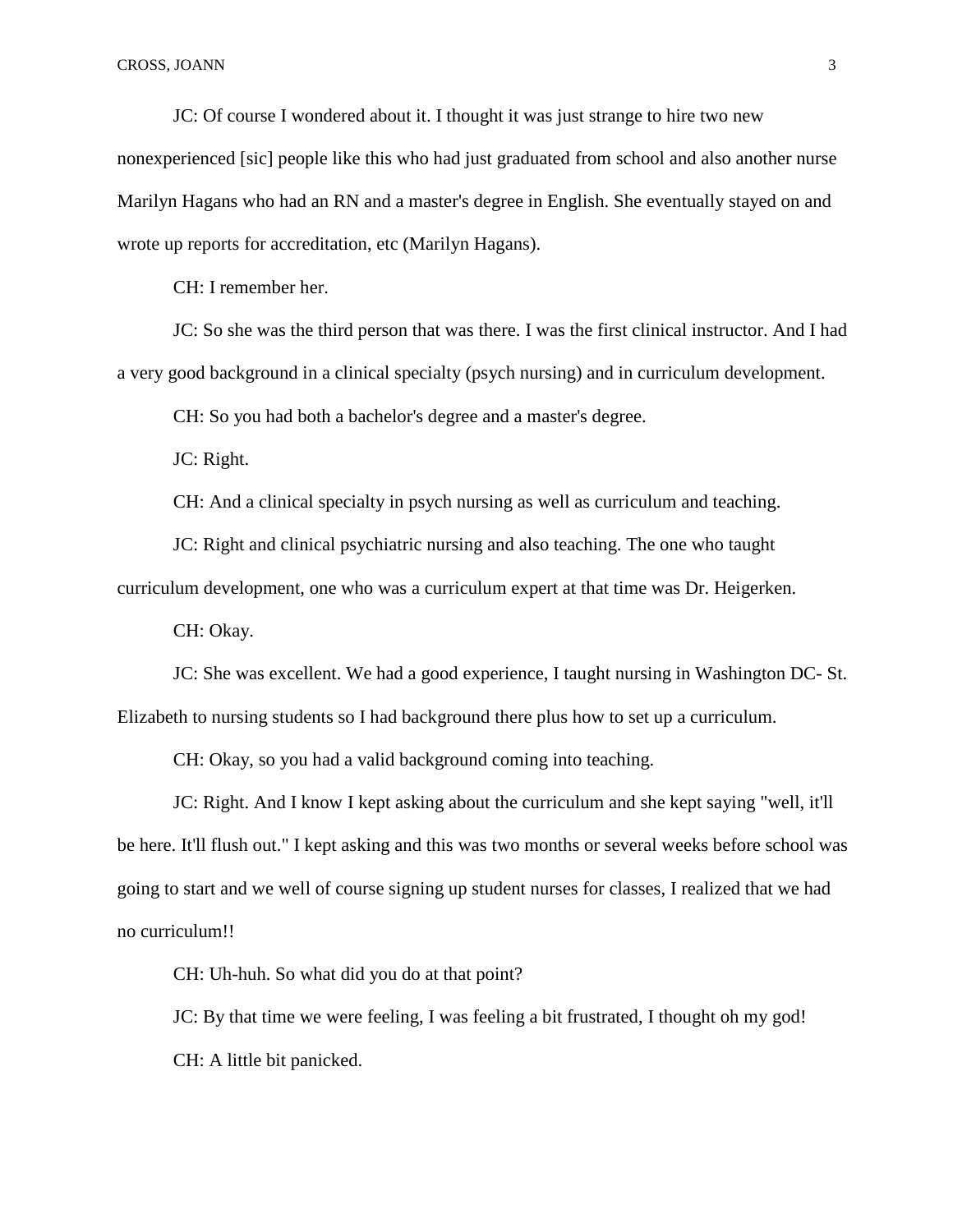JC: Panic, yeah. By that time we had hired, I think Una Walker from St. Elizabeth, graduated from Fordham University.

CH: Okay.

JC: And I think maybe Agnes Bennett was on by then. I'm not sure. St. E's had closed and their faculty were looking for a job so they applied at WSU and Donna Dean was the other one also. I'm not sure what the dates were. One night we went Una's apartment. She hadn't quite moved in yet and there were lots of papers. We had papers all over the floor and we worked all night and we developed a curriculum.

CH: So a core group of faculty that really got concerned about the fact that there really wasn't a curriculum kind of did this in one night.

JC: Right. Yeah we did it in one night. Started the basic gist and brought the essence of it out as we went along. We set that thing up because we had to -- We did use guidelines for that.

CH: Would it have been the Marin Guidelines for a curriculum?

JC: Well we used some of that but there was another person.

CH: Okay.

JC: I can't think of her name either right now. It was kind of a pilot program.

CH: Uh-huh.

JC: And I probably still have that. I'm sure in my files, I rarely throw anything out. I probably have the first items of that curriculum somewhere.

CH: That would be something that would be very interesting if we could have that.

JC: I'll have to find that. Yeah. But we had students who were RN's and we had to give them a target date. We had a couple of ones who did not have RN's, who were beginners. We had to make that work out.

CH: So that was the first class.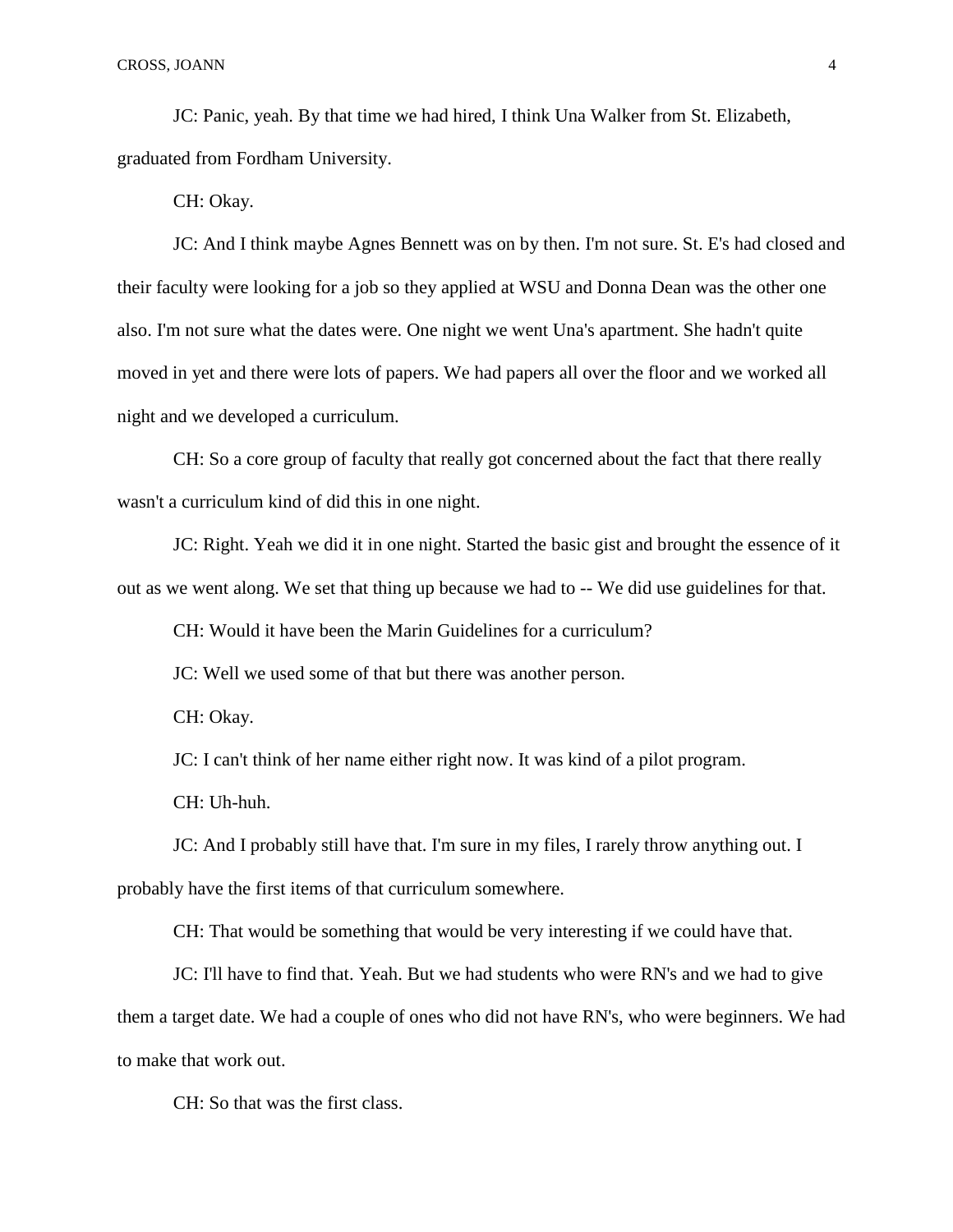JC: The first class.

CH: And so tell us a little about that first year with the students. What kinds of experiences did they do? What do you remember about it?

JC: We had, it was more of a group discussion type of classes. They were interesting. It was really good because we could get into discussion and everyone shared experiences. And with the various backgrounds of all the students it was really good and the ones that were not RN's gained much from the discussions. It was like a one room school in a sense. Really neat people because we had small number of students, it was really neat because we could give them some choices of clinical experiences such as working in crisis center at Good Samaritan Hospital.

CH: Uh-huh. The Community Mental Health Center at Good Sam.

JC: We went there; it was really good at that time! And so we told them we could get into very specific good clinical experiences.

CH: So that was that first group that was going through which was a small group.

JC: A small group and almost all of them had gone on to masters degrees and have good positions in nursing.

CH: And stayed in nursing.

JC: There was one in there who sold medicines or drugs (drug salesman) and he went back to selling them because it was a better paying job than nursing was. (Laughs) It was a male student.

CH: Okay, so hopefully he was better at that job for having had the experience.

JC: Yeah, he may have gone back to nursing, eventually. There was a couple that went through nursing on weekends and kept their other jobs.

CH: What do you remember about your early days here at Wright State? The campus itself and so forth.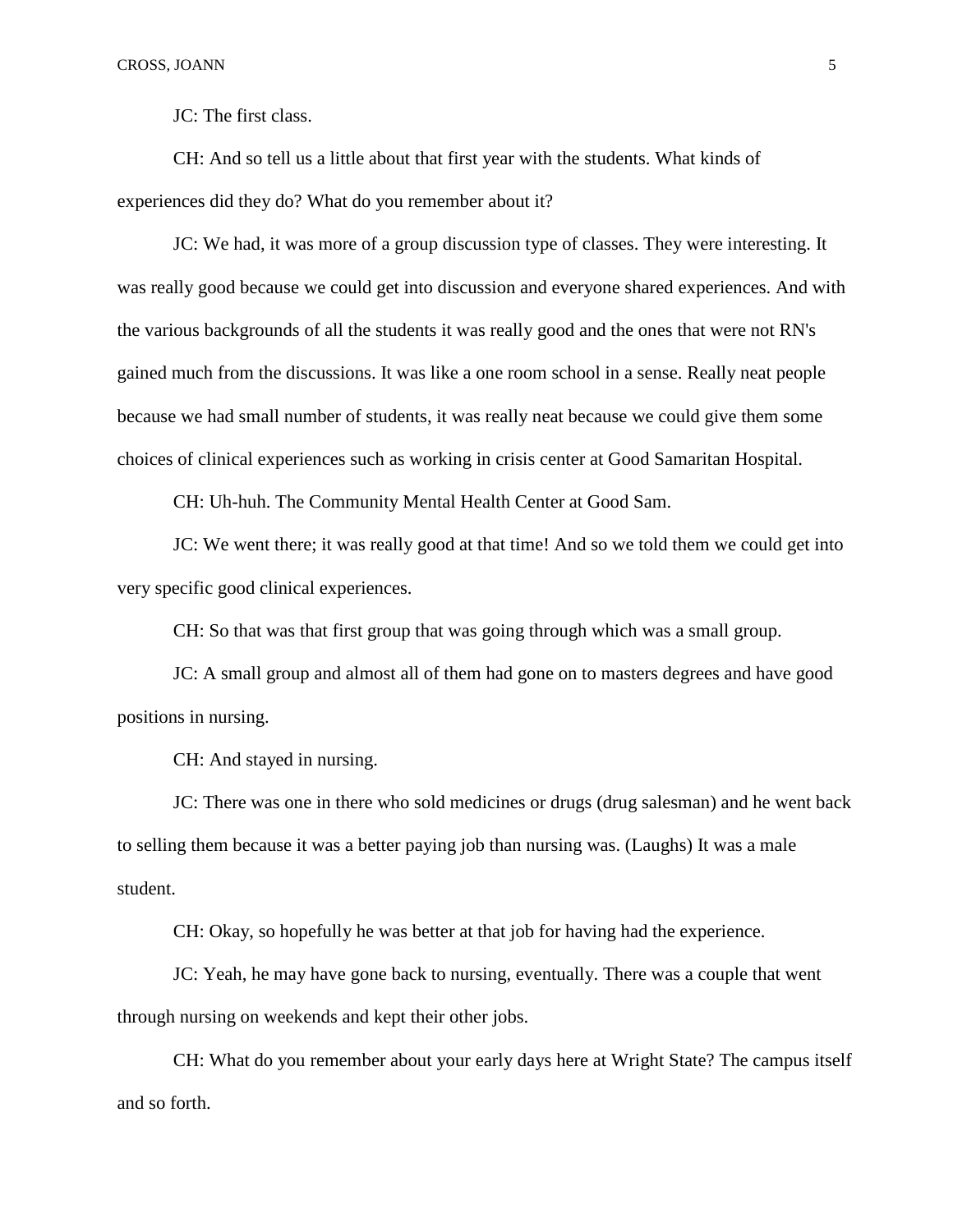JC: Well we moved a lot. We moved our offices an awful lot. I think we were at every building on campus for a short time even in the gym up there on the hill. There were no tunnels we had to walk down through the mud in the rain. It was the fourth building in the quadrangle.

CH: I was wondering.

JC: So we were in Oleman then we were where the gymnasium is and then over to the other three buildings. So we moved around a lot.

CH: So you said that you started out and Dean Randall was the dean and so forth. What do you remember as far as the occurrences around her leaving and the next—?

JC: She had been here a year by the time I came. I didn't realize that and of course Miami Valley thought this was going to be their school. They were just going to move over here and this was going to be the Miami Valley Hospital school of nursing and that's the way they looked at it. That this would be their school and of course there were ideas that were not in accordance with the philosophy here. So we formed a committee of half the faculty there (Miami Valley hospital) and half the faculty here (WSU). But there came that time when they realized that this was not going to be their school and it was kind of a shock to them. It took awhile and much discussion, we had that committee going for about two years or more.

CH: And was that before Gert Torres came on as dean or was that after?

JC: I don't remember, I think Gert Torres came in here.

CH: Okay.

JC: I'm trying to put all that together in that first year because this Dean (Randall) didn't have an idea what curriculum she wanted to put out there. She was just kind of letting things happen and, I felt like she really didn't care what kind of a curriculum we had. She was building a house and she was more interested in what was going on with her house and we were helping her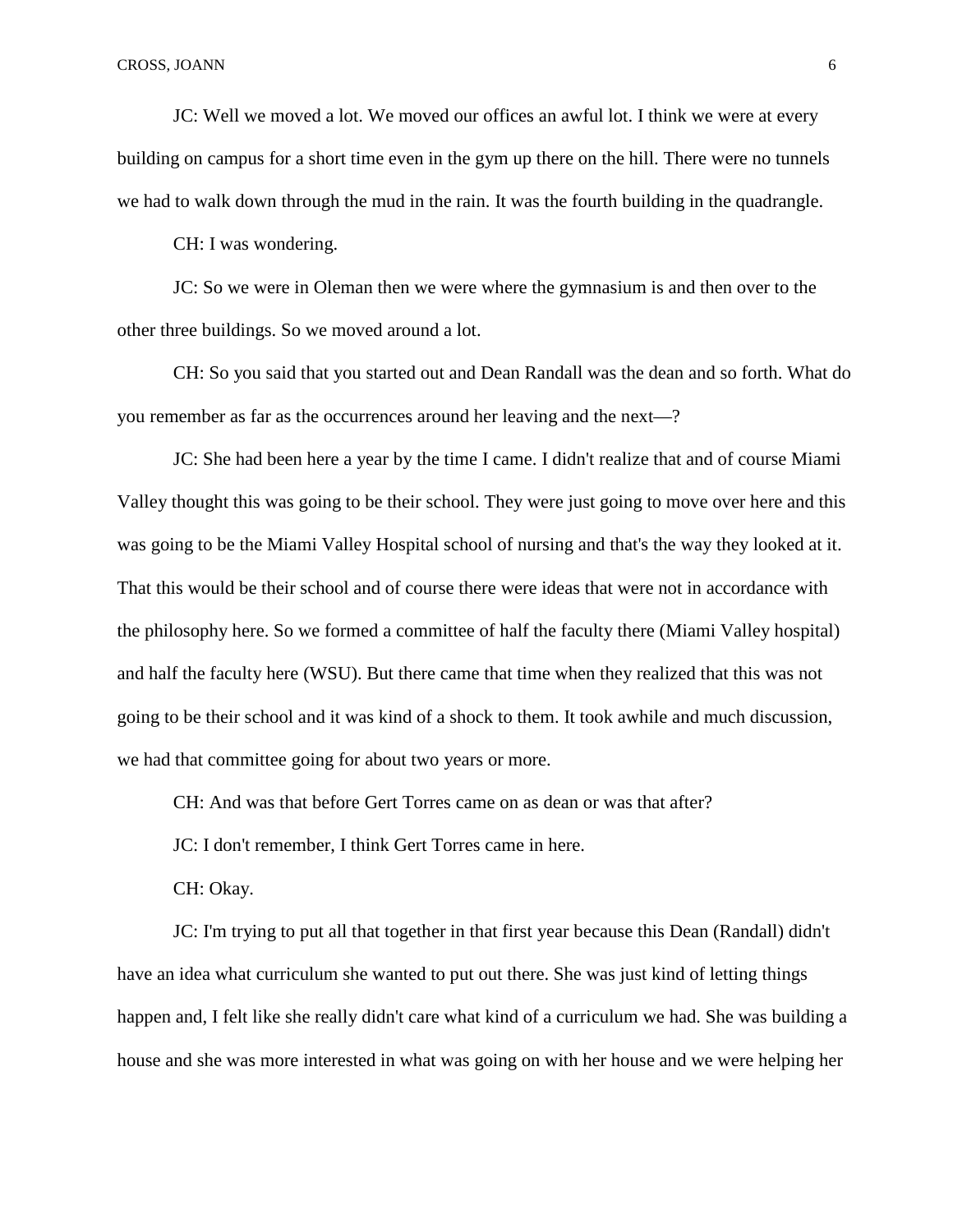choose wallpaper for her bathroom! and the consensus of faculty saying "Oh my god, we're going to be teaching in two months with no curriculum." So we just took things into our own hands.

CH: So the faculty really came together and got the first curriculum going.

JC: Yeah, we did.

CH: And then was there a sense at some point you needed some assistance with curriculum design?

JC: You know, well, that didn't happen until we felt that things were not going well with the dean and there began to be a lot of unrest among the faculty and they began to talk about not having her here as dean and getting rid of her. And at one point she wanted us to sign a loyalty oath to her.

CH: Tell us more about that.

JC: Which I thought was not good. She said if we really supported her she wanted us to sign that paper.

CH: And did faculty do that?

JC: I don't know about other faculty but I didn't.

CH: You didn't?

JC: I did not. It was a clearly uncomfortable break. There was just a lot of unrest and a lot of dissension, she felt that we were disloyal to her and it was coming out in the open slowly. I think faculty and others were talking to the president. And so she was removed in one day. They told her to move her belongings by that afternoon. I can't tell you exactly when all this happened but it was in that first year and somewhere in here they had a protest march.

CH: And so once she had been removed what happened?

JC: Well then they had to choose someone to help put the school together. It was really between Donna Deane and I and Donna was more administrative experienced. So she accepted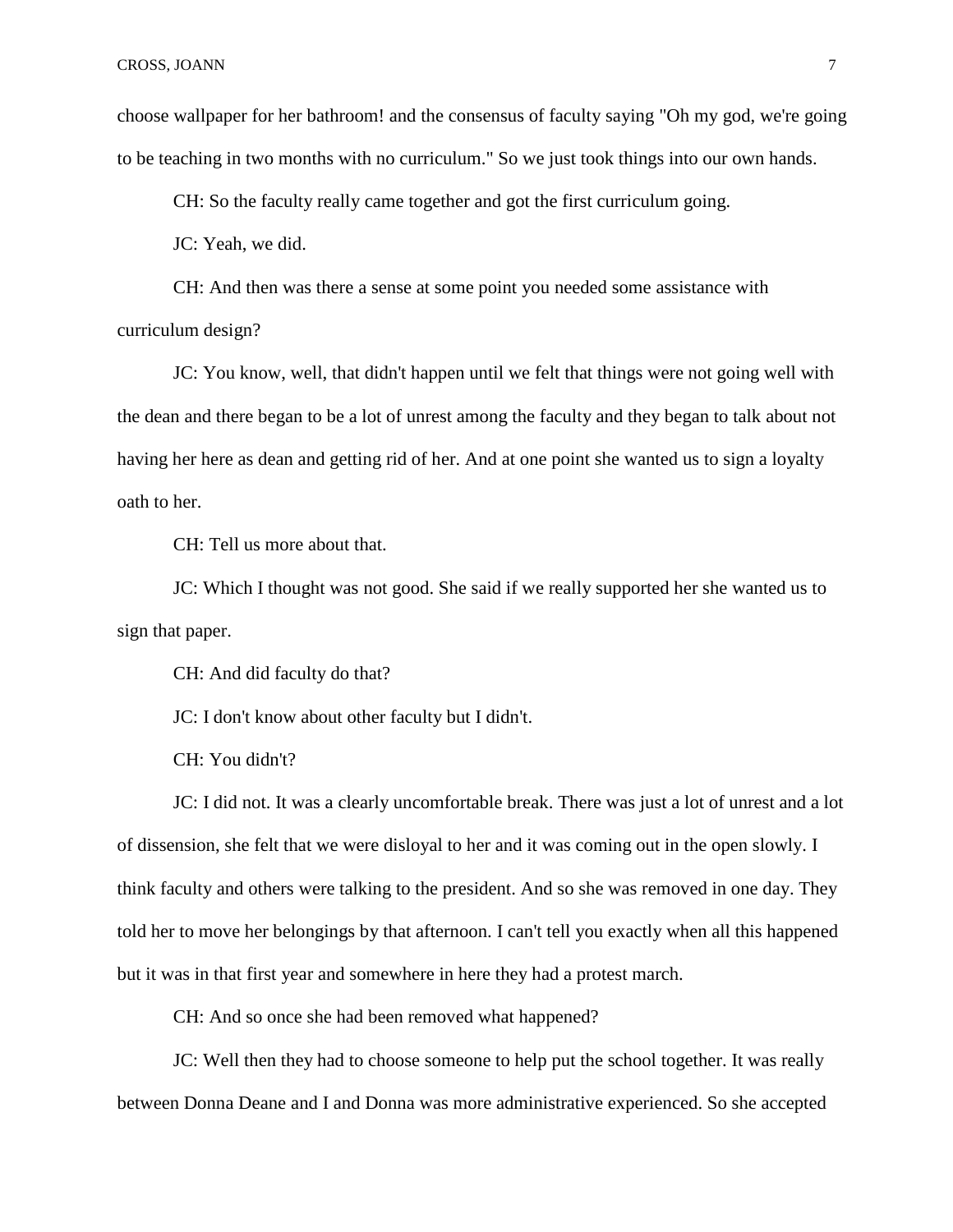that position with the help of Andy Kuntzman (professor of anatomy and physiology). They put Andy Kuntzman in because we needed somebody with a PhD. So Andy came on board. However within that void, they brought in Grace Sills and McKenna. Grace from Columbus and McKenna from Kentucky.

CH: Okay, and they were experienced faculty and administrators from these colleges.

JC: Right, from these schools yeah, and knew administration and the curriculum.

CH: What was their role then? What did they do?

JC: We were told they were consultants and we could call them any time.

CH: Okay.

JC: They kind of oversaw everything. We had some curriculum meetings trying to name the curriculum and what kind of curriculum, basic concepts and contents, and how we were doing that. Before that we put it together in one night we really didn't have a whole lot of time to think about it. We just took the old Medical model but with some nursing concepts.

CH: Right. So took a method you were familiar with and tried to translate it.

JC: Yes.

CH: So what was that like during the time when you had these consultants from Ohio State, Grace Sills and who was the other person?

JC: Her last name was Dr. McKenna. I can't think of first name.

CH: McKenna? Okay, I hadn't heard of this before so I'm interested in examining it a little bit more. So they were like your consultants and they would come once a month and meet with faculty.

JC: Right. They were retained as consultants. They were really kind of responsible to make sure everything was going okay.

CH: Okay.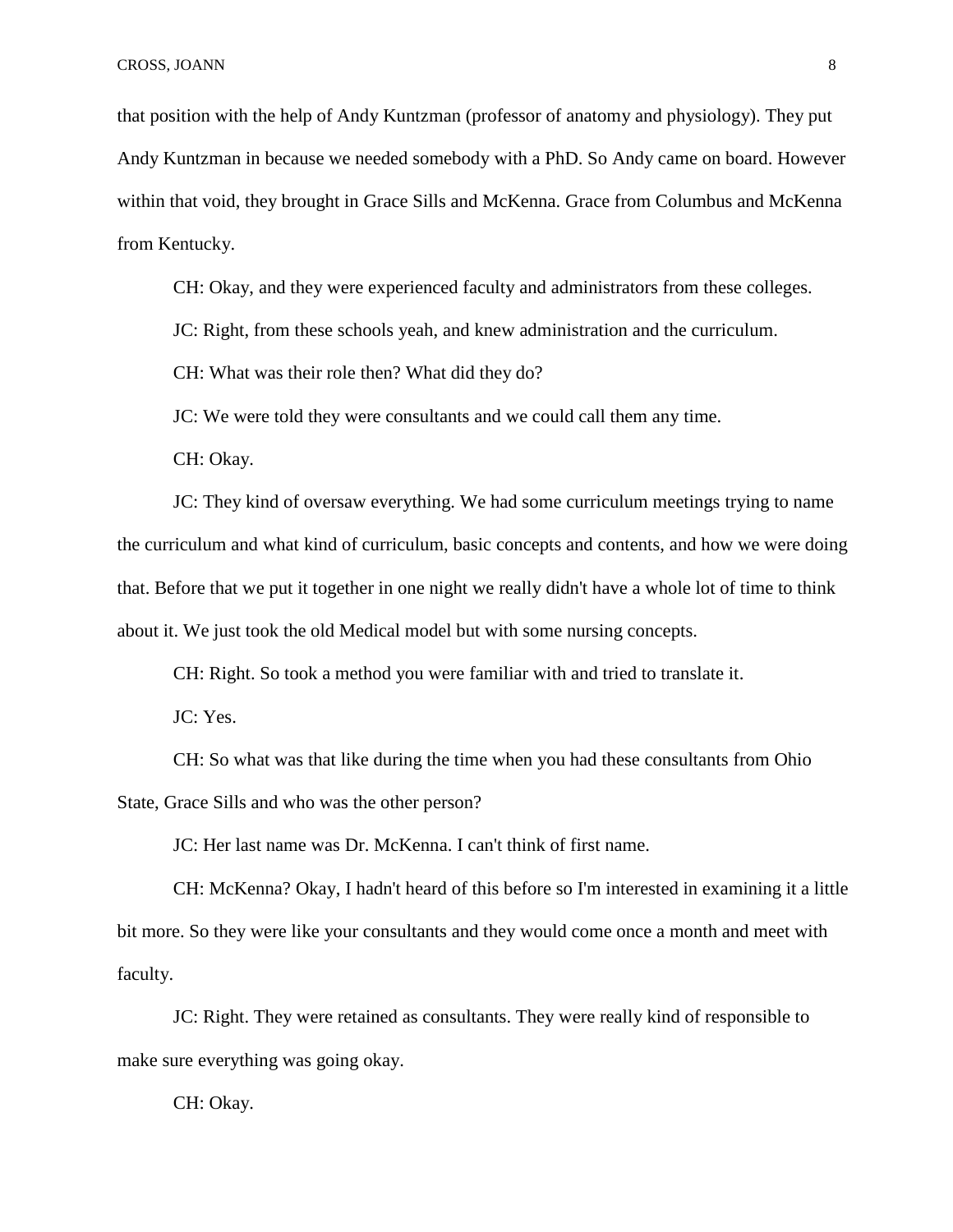JC: And um--.

TAPE STOPS AND RESTARTS

CH: --lasted awhile.

JC: Yeah it lasted awhile. And Donna left to get her degree and I know Dr. Margaret Maloney came in there somewhere.

CH: I believe Gert Torres came in before Donna actually left to get her degree so I'm wondering if you remember Joann, about the process of interviewing to bring a new dean in. Do you remember anything about that?

JC: I can't remember the specifics except that she was pretty impressive.

CH: Pretty impressive?

JC: And she certainly knew what curriculum was and she had, I thought she had good vision of where nursing was going in the future and what the policies were going to be about.

CH: And did that seem to be what the faculty was seeking at that time and needing was someone with vision and know how about nursing curriculum?

JC: Right and some know how. I think they were pretty pleased with that. She brought her own people in. Marge Stanton and eventually Peggy Chinn came too.

CH: What was that like?

JC: We were getting used to this process, just adjusting to the whole thing, just getting used to Gert. Gert Tones. I like Gert. I really thought she had a lot of zest; she may have been too much for Dayton altogether because she told it like it was and I think the Valley did not like her too much. It was a hard time. That did work out though eventually - the thing with the Valley. We hung on to those committees long enough so everyone would feel comfortable. At times things could terribly erratic however, Gert Torres started to have "think tank" meetings.

CH: And what was a think tank meeting like?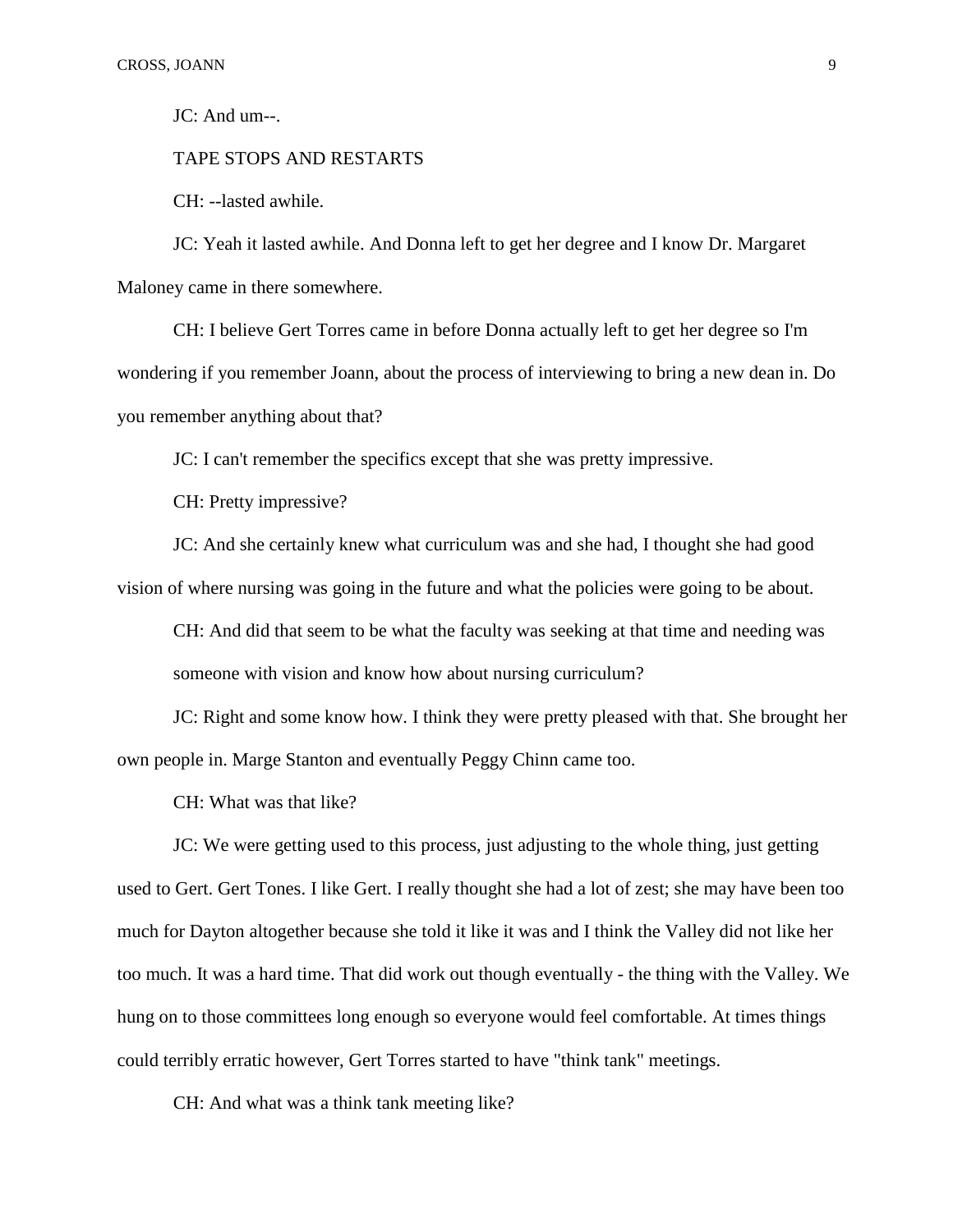JC: They were great.

CH: Describe what it would be like.

JC: We could talk about ideas and vision and teaching- and what teaching should be and ability needed. I thought it was just super!

CH: Sounds like an exciting time.

JC: It was an exciting time! She brought people "up" where they needed to be I think. And she pushed the faculty. She really pushed a lot.

CH: In what way did she push the faculty?

JC: Well, how she pushed the faculty, well I can remember Sue Fitzsimons going in one time and came out crying. She said, "She told me it was going to be hard." (Laughs) But she said, "I'll show her." And she would push people. And I think she only did it when she knew she could. She pushed people to realize their potential such as getting a PhD degree in education. So she did. Sue was successful in education and has certainly been successful in her work.

CH: Right. So that span of time really went from having a faculty that most didn't have a doctoral degree when you first started to one where that was more the expectation and people were being influenced in that direction.

JC: Right. And I think part of her thinking at that time was that master's degree faculty carried the BSN program. They were the teacher and they would carry the curriculum. We needed a good stable group of master's degree people to do this. So everyone doesn't need a PhD and the PhD people, I won't put it the way she put it would spend their time on research project which needs to be done also. We need to be doing research. That was the way she put it at that time. So it was not a big thing to have to go and get your degree in the beginning. I think down the line it did become critical of people although they still don't have to have a PhD. But it was an exciting time. She did confront people. She could directly confront you but you could go in and confront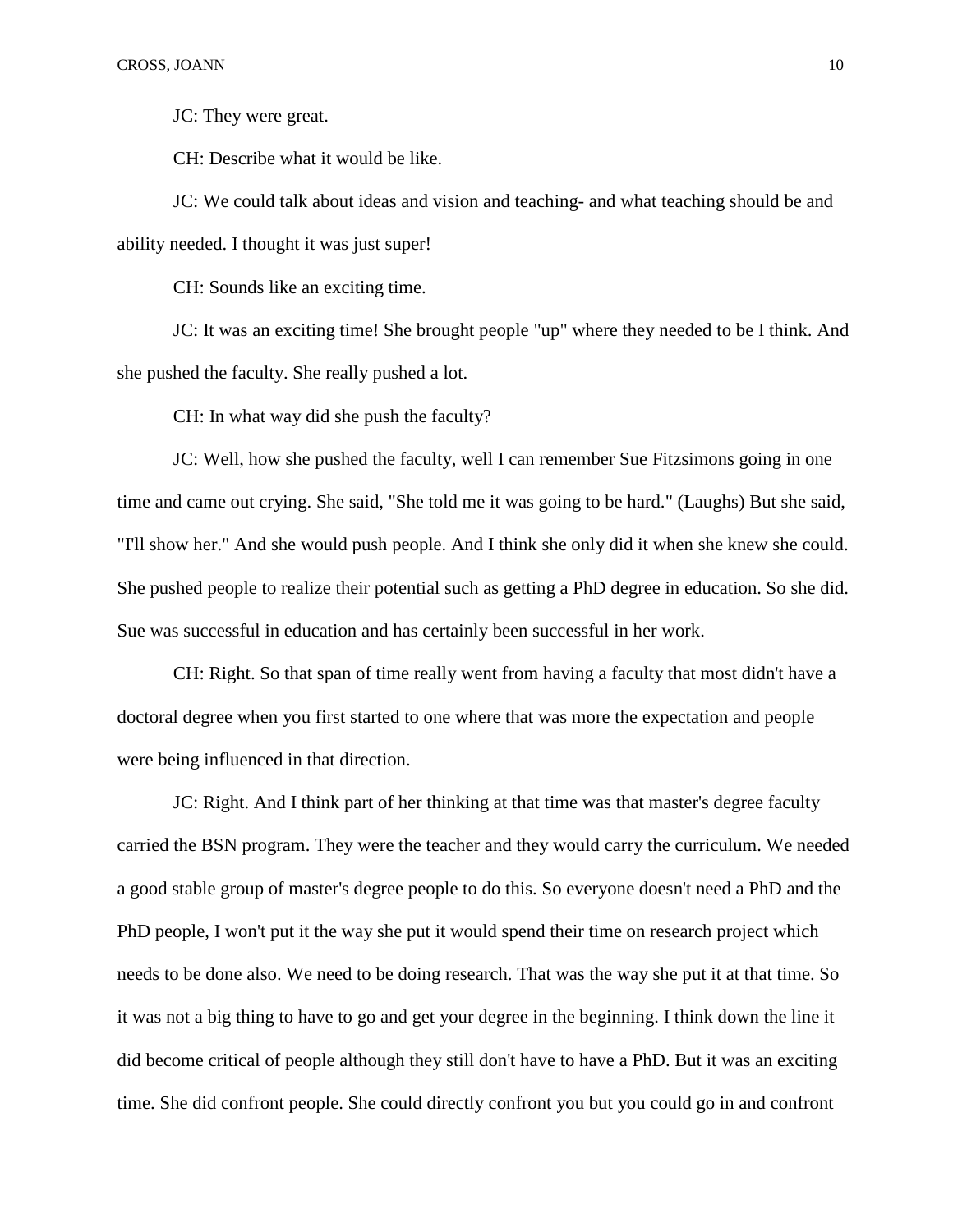her also, she would not hold it against you. If you believed in something and defended it in the curriculum meetings and she let the faculty do something she really didn't want done- thought it was a bad idea- she said if we go on and do it we were responsible for it. It was the faculty's curriculum- go ahead, do it. She really respected the faculty and let them go ahead with their thinking and their ideas and go along with it either to find out it wasn't going to work or it did work and it would surprise her if it did work. She thought the nursing process was overbearing and that we did too much with it. "it's too big and too long."

CH: That's interesting.

JC: Yeah. Which was true.

CH: It was true.

JC: Because I would stay up until two, three in the morning correcting these long papers. She said you'll be sorry and indeed we were. And she let us do it because we thought we needed to do that. It was good. It was a good learning experience for us. The students were extremely well prepared. They were easily accepted

CH: A good time. What are some of the challenges you faced in fulfilling your role at Wright State in that early time?

JC: I think that at times we had to do, go into clinical areas that maybe we weren't quite prepared for.

CH: Give us an example of that.

JC: I took students to the emergency room.

CH: And your background is psychiatric nursing.

JC: Yeah. Right. And I almost froze on some of that. On the other hand she didn't really put you into areas where you would get into trouble. I just think taking students to the emergency room was not going to work. I would take half to the library and half to the emergency room. I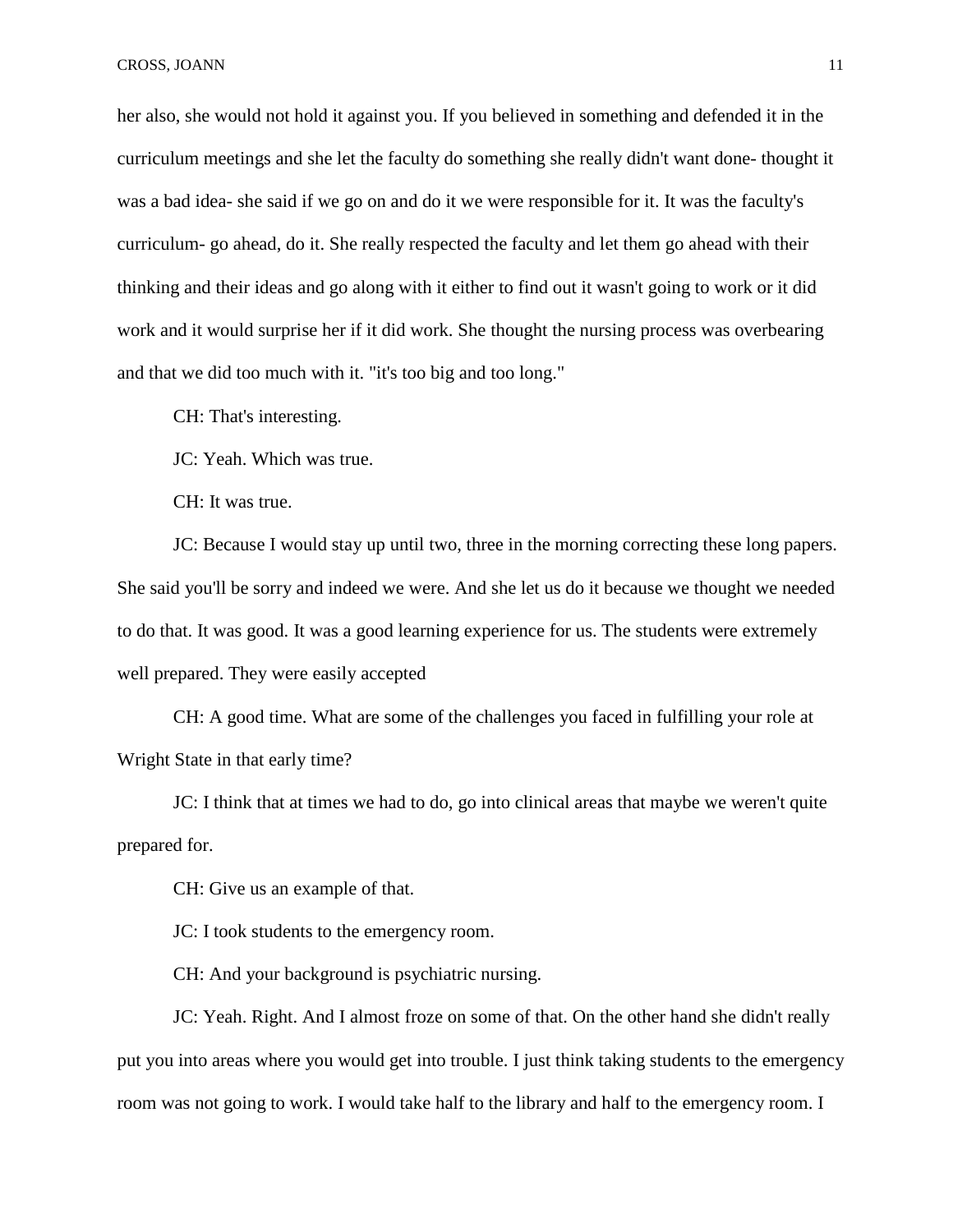would take a certain number and kept rotating them. I learned a lot. I learned a lot between these events and Gert Torres. At one time I really got kind of angry with her and some faculty (Ph.D.) and I think I felt like I had enough. She really was putting down the medical doctors a whole lot and I was tired of hearing this. I agreed with her a good part of the time but on the other hand it was just over and over again and so I left for a year in there.

CH: Okay.

JC: I just thought I can't do this forever.

CH: So you resigned for a year?

JC: I resigned for a year and then I came back. She took me back I guess I should say or whatever. She thought I left because I hadn't gotten a promotion. That wasn't the real reason and when I came back I was promoted but no raise, but I did have the title of Assistant Professor.

CH: So you left and when you were rehired you were rehired as Assistant Professor.

 JC: Yeah. She said we were functioning at Assistant Professor level anyway. She knew that.

CH: So what went in to your decision to come back?

 JC: I think my father dying. When my father died, when my parents died, during that year off I didn't just go home, I worked on another degree. I knew that I wasn't always going to be the housewife that just wasn't going to work for me. I needed my career. So I came back and Gert said come back and you're going to teach in all the classes and every class all the way up the curriculum.

CH: And was that something that you wanted to do?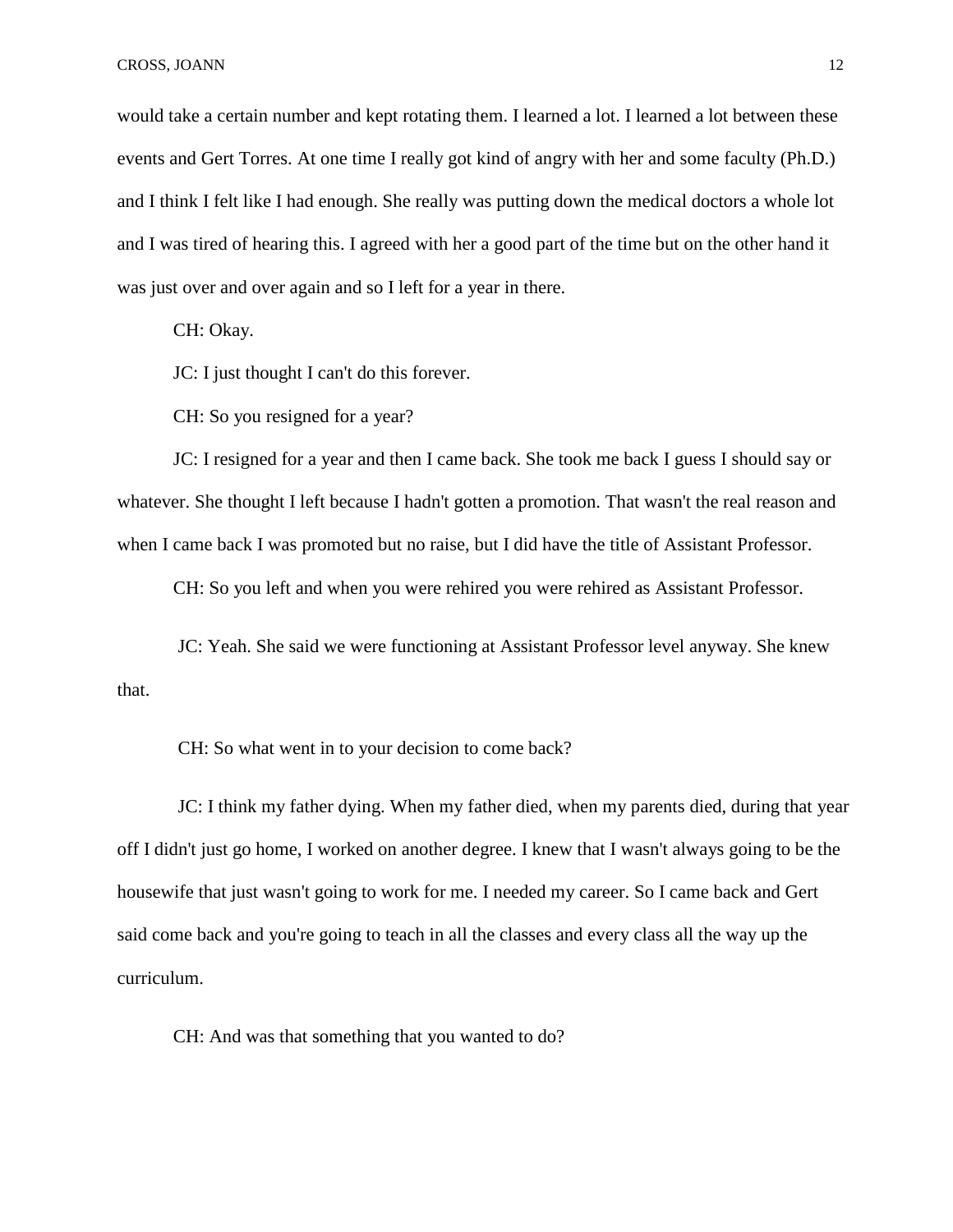JC: On the other hand I thought I could start my whole school of nursing by the time I get finished with this because I will know it all. And she still didn't put anyone into a place where you absolutely couldn't do it. I felt it was worth it.

CH: But that was just another example of the way she would challenge people.

JC: Right. And I felt that I could, I'll know this whole thing. I think the other challenge with her was how we did the curriculum planning and how we did the conceptual framework. I thought was just absolutely fantastic and I still do.

CH: Tell us about that.

JC: We would have you know the curriculum meetings were something. If we ever went into where we were developing or thinking it we would have everything, know where every piece of information, every piece of the curriculum, every concept, every piece of contents they were all there. And I thought that was really good plus the fact that each class had to report what they were doing and it had to fit into the curriculum. This avoided a curriculum drift which can happen easily.

CH: Curriculum drift means that things fly.

JC: Fly or they disappear all of the sudden. No, it wasn't purposeful but it just flew out. Those are some of the good things that I thought we did. She ran a tight ship in a sense but she also let you make the decisions and she made you stick to it.

CH: What do you think that you were trying to accomplish when you were here at Wright State? What was your mission and goals?

JC: My mission was to get things settled. I thought I'll leave when it settles. (Laughs)

CH: And how long were you here?

JC: Twenty some years. (Laughs)

CH: Took you awhile to accomplish it.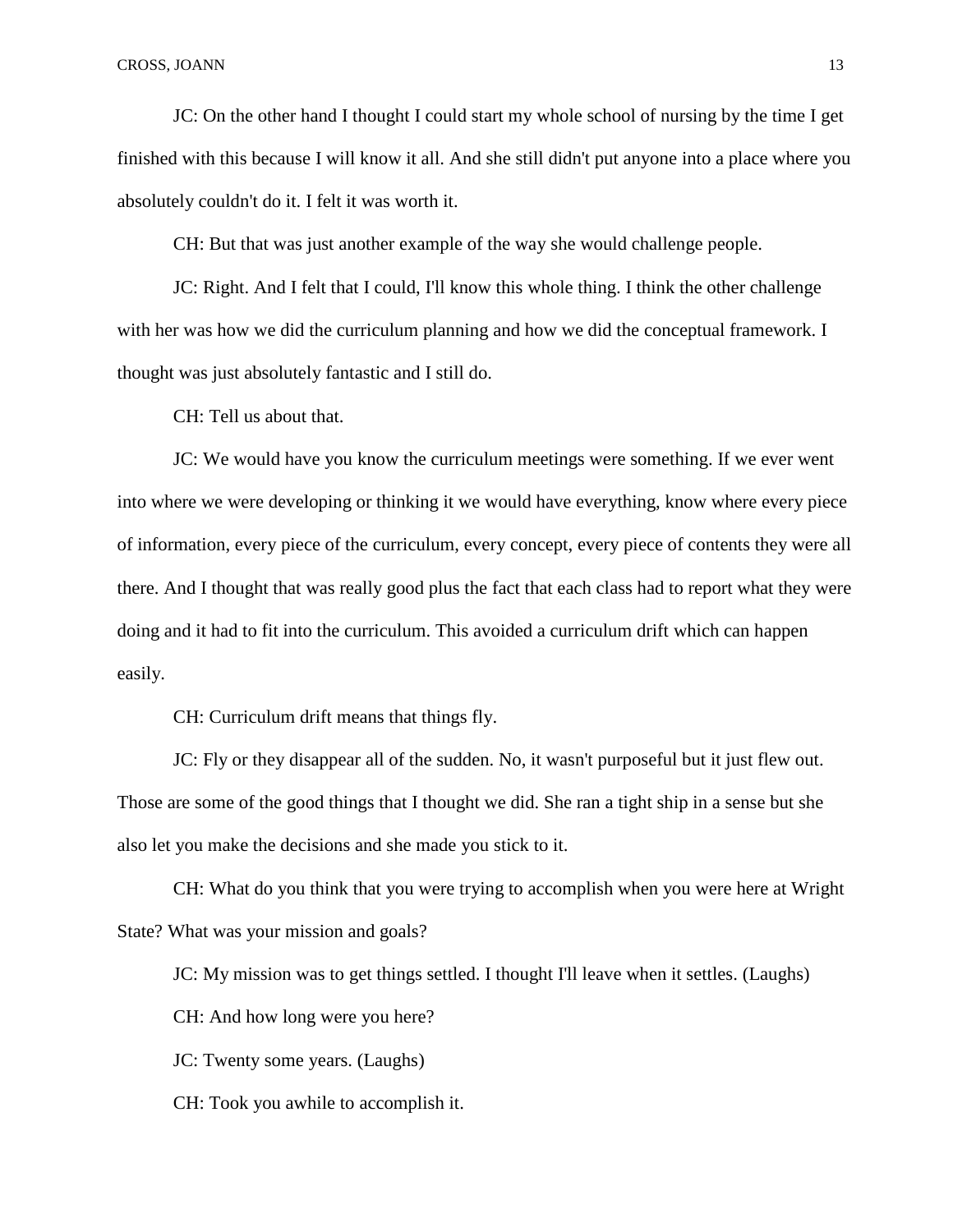JC: I thought I was never going to teach and here it is and I did it. I do enjoy teaching. It's not always fun. Teaching is hard.

CH: What aspect of the teaching part did you enjoy?

JC: Bringing out talents in students. Just bringing out what they already knew and watching them learn. Watching that "ah-ha" experience on their face when they finally got it. That was just good, and bringing out the specific talents of each student and bringing out their creativeness. This was critical to teaching. Also the developing of the whole health and wellness aspect of nursing. The concept of holistic nursing.

CH: Talk a little bit more about that.

JC: Probably in 1982 we started, somewhere in the early eighties which wellness and health really was just beginning to become popular but it was my feeling and my own vision that the discipline of nursing was really all about the prevention aspect of health and healing. And as a nurse looking at the whole idea of not just sick people but well people- where was the wellness aspect? What we were working for was not just to get over the illness but to be well which is the other end of the health-illness continuum.

CH: And that hadn't been as much part of nursing before that time.

JC: No, not really.

CH: And what were some of the things that you did?

JC: I developed a course on health and wellness which concentrated on a five point area about stress management, nutrition, exercise, environmental health and self responsibility. Within the five areas, spirituality was central to these concepts. Spirituality was sane. I was encouraged that the other authors also came to the same conclusion at the same time such as Don Ardell who we did a lot of work on wellness. It was a good thing. I just knew it had to work. The only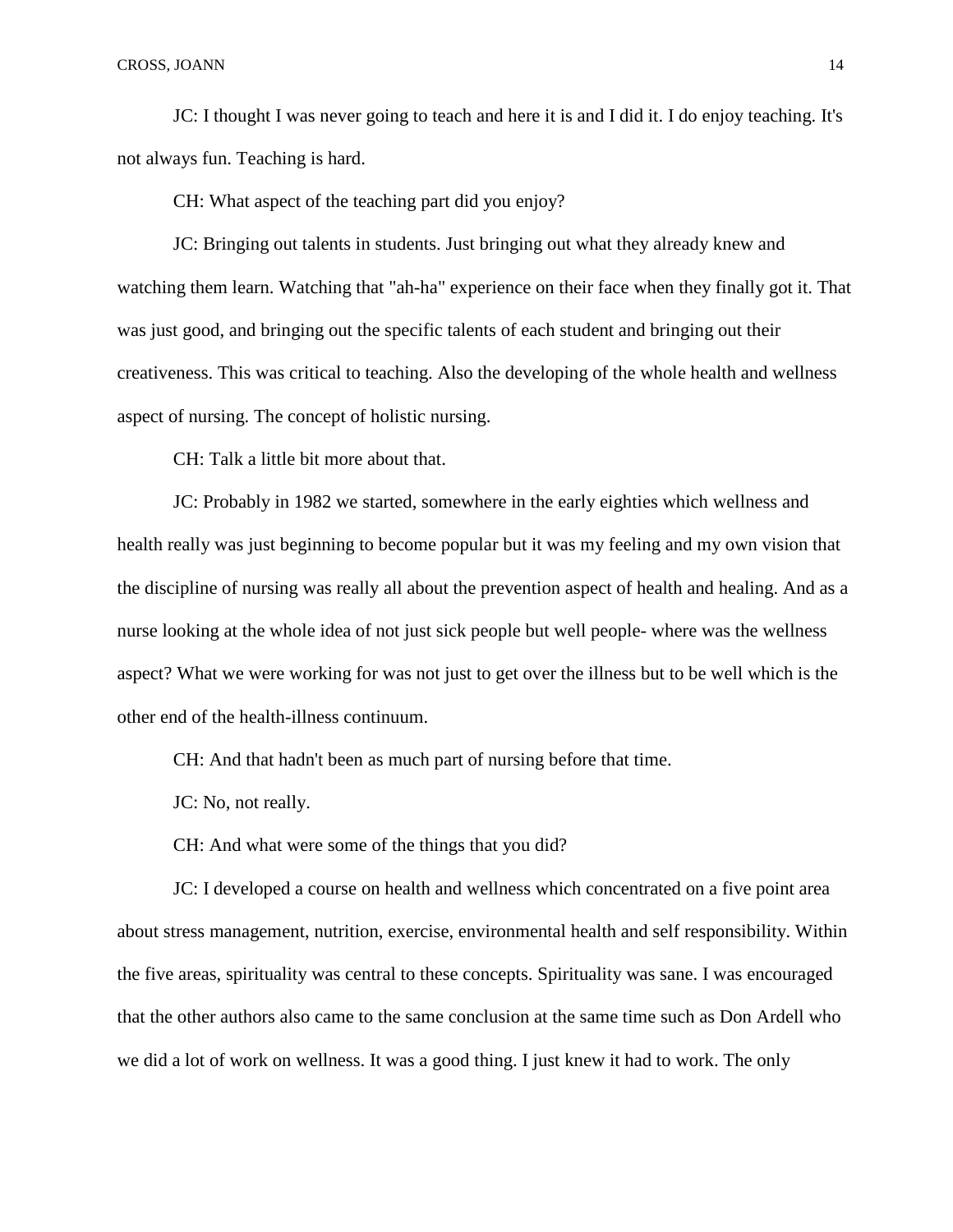problem was where to place it in the curriculum- I thought at the beginning. The hard part of this was convincing faculty.

CH: Why was that?

JC: Because they only could see illness and we were all taught illness. And the students didn't want to buy it at first either because they thought they wouldn't get a job if they got people well. It was really surprising that they would think this way.

CH: So what decision did you come to about the wellness? At the beginning or the end?

JC: Oh, I thought this was what we needed. This was absolutely the foundation where it should be. I'm still not sure that it shouldn't, or part of it should be at the end because I think it's a hard concept to get across and as I said even the faculty didn't understand. I can remember when Celeste was teaching one morning in a course on nursing process and holistic concepts and those two concepts at variance because one is very reductionistic and the other is holistic; two concepts. So in getting those two concepts together was an oxymoron in a sense. And I can remember Celeste coming in and giving a lecture on wellness and she started talking about piggybacking IV's. She didn't realize the dichotomy, and then all of a sudden it dawned on her that doesn't belong in there. It was interesting.

CH: So faculty grew and changed a lot with the ideas as well.

JC: Yeah, they grew with it. And I've known Celeste since she was assigned to me to teach that course then. At break time I would take students for a walk on campus- exercise component. We walked around. It was not just to walk around but to experience the benefits of walking/exercise, but when they came back to the classroom weren't falling asleep they were wide-awake. They exercised and I wanted them to experience that. I can remember Celeste walking behind me saying, "I hate this, I hate this, I hate it, having to do this again." (Laughs) And now she's one of the best teachers of health and wellness.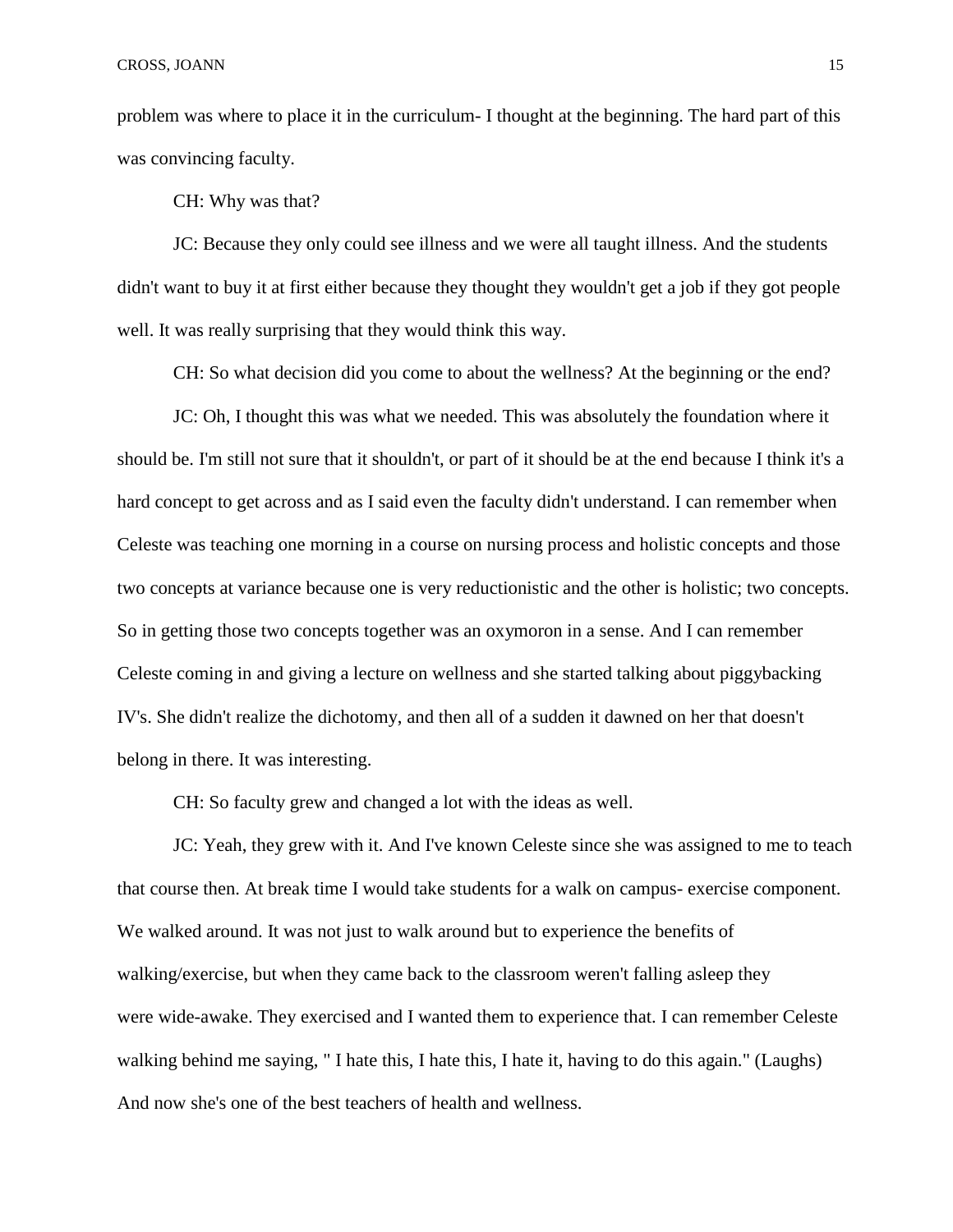CH: She has come to be the guru, the person who—.

JC: Right. It was interesting to watch just the change but in the beginning she baulked at all of it. It was just fun to watch this. It was good. It was, and even I when I was teaching it I thought maybe I'm not right, maybe this really doesn't belong here. I just think we need to get through this. We required them to also contract for a grade, which surprised the students. They thought this would be easy and it wasn't.

CH: So describe what contracting for a grade was like.

JC: Well they could contract for A, B, or C and they contracted what they used for that grade and they had to complete that. They had to accomplish that. So they thought it was easy, and the testing was open book. And they could get an A if they wanted to. But some of them contracted for a C and that was okay if that's what they wanted to do but at the end they 'oh my God this course is hard." It wasn't as easy as it looked.

CH: Put a lot of responsibility back on them.

JC: Yes it did. And "self-responsibility" was the other part of the course objectives.

CH: Oh, the other part.

JC: Yes, that's how we accomplished this when did that and when we first got an evaluation that first time it wasn't quite, it was different. It was just so different. And after the students had taken that course they could think "I can see what this all means now," it was really very helpful to them in all that they were doing. It was an interesting time!

CH: It was a new wellness idea (idea of "wellness and health" in nursing) in the curriculum and you got to develop it.

JC: Yes.

CH: Let's talk a little bit and switch gears. Describe some of your interactions with administration here at Wright State.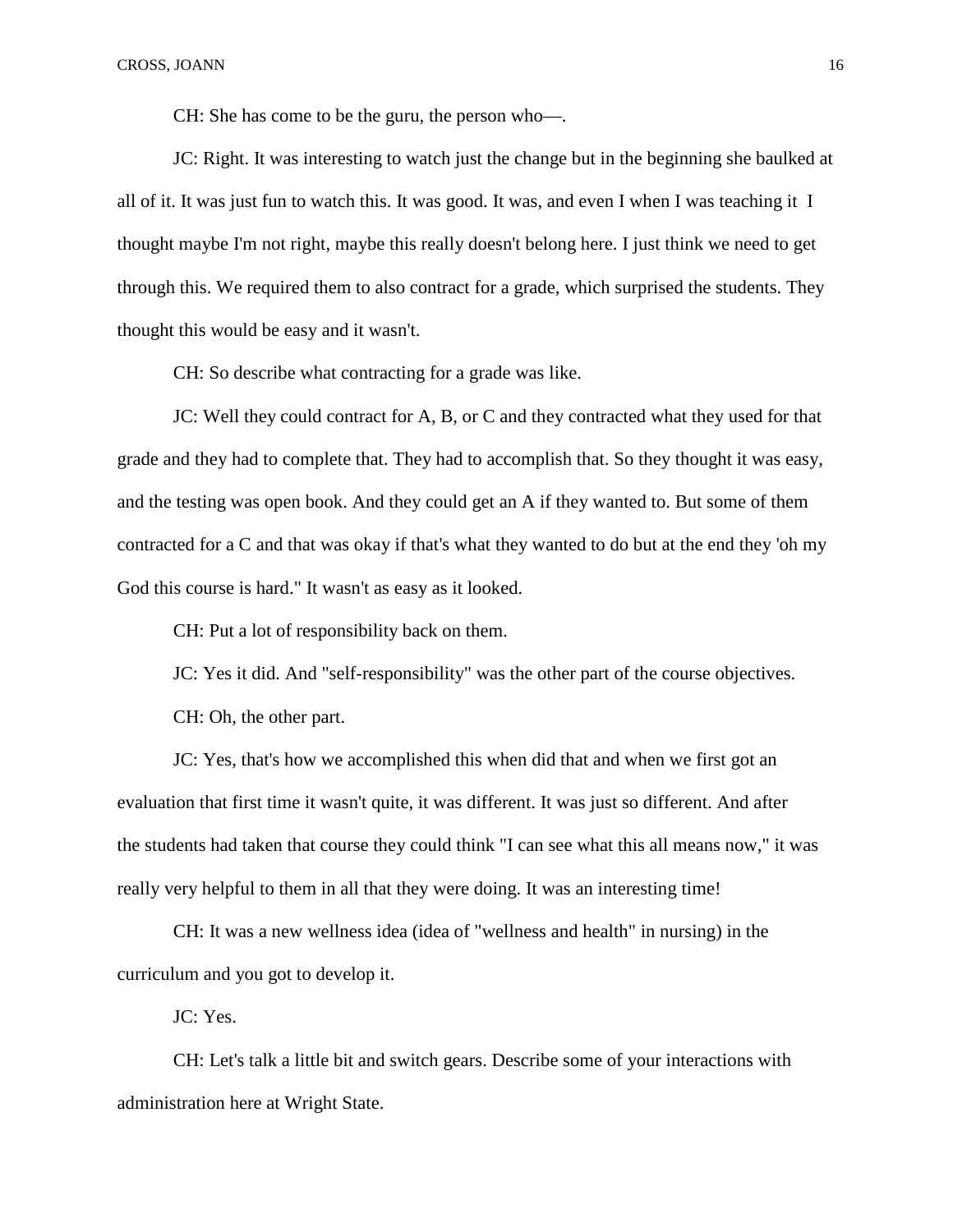JC: Well, (Pause), what can I say? Because of the way we started out.

CH: Dean Randall.

JC: Dean Randall, yes, that was not a comfortable situation to be in. Not good. We had a lot of administrators in there and with Gert, as I said before she really gave the faculty a lot of leeway. If they made a choice and it was a big choice they stayed with it. And of course all the things that happened in 1980, '79 and '80 where the faculty all left was kind of heartbreaking, I didn't leave. I had already resigned twice before so I didn't think the third time was going to work too well. But I believed in what they were doing.

CH: Tell us a little bit about the 1980 experience from your perspective. Kind of describe what you thought about it.

JC: Well when Dalton put an ad in the paper and said he was going to start his own nursing school; it was inappropriate. He did that I think to annoy Gert leading to a battle between the nursing and medical colleges.

CH: So it felt like a battle?

JC: Oh, it was a battle. Yes, it was a battle and I can remember the faculty went over to the medical school to teach the medical students the "bedside manner."

CH: No, I never heard about that. Describe that.

JC: We were to teach the students how to do "bedside manner" and we took them out clinically and had them go in and do this.

CH: How to talk to patients.

JC: How to talk to patients. How to behave towards them and I can remember my student came up to me and said "you guys play dirty." He was referring to the battle that was going on between medicine and nursing. He said the way we were getting back at them. He was upset with what was going on and didn't really know much about it. We all attended the lecture with them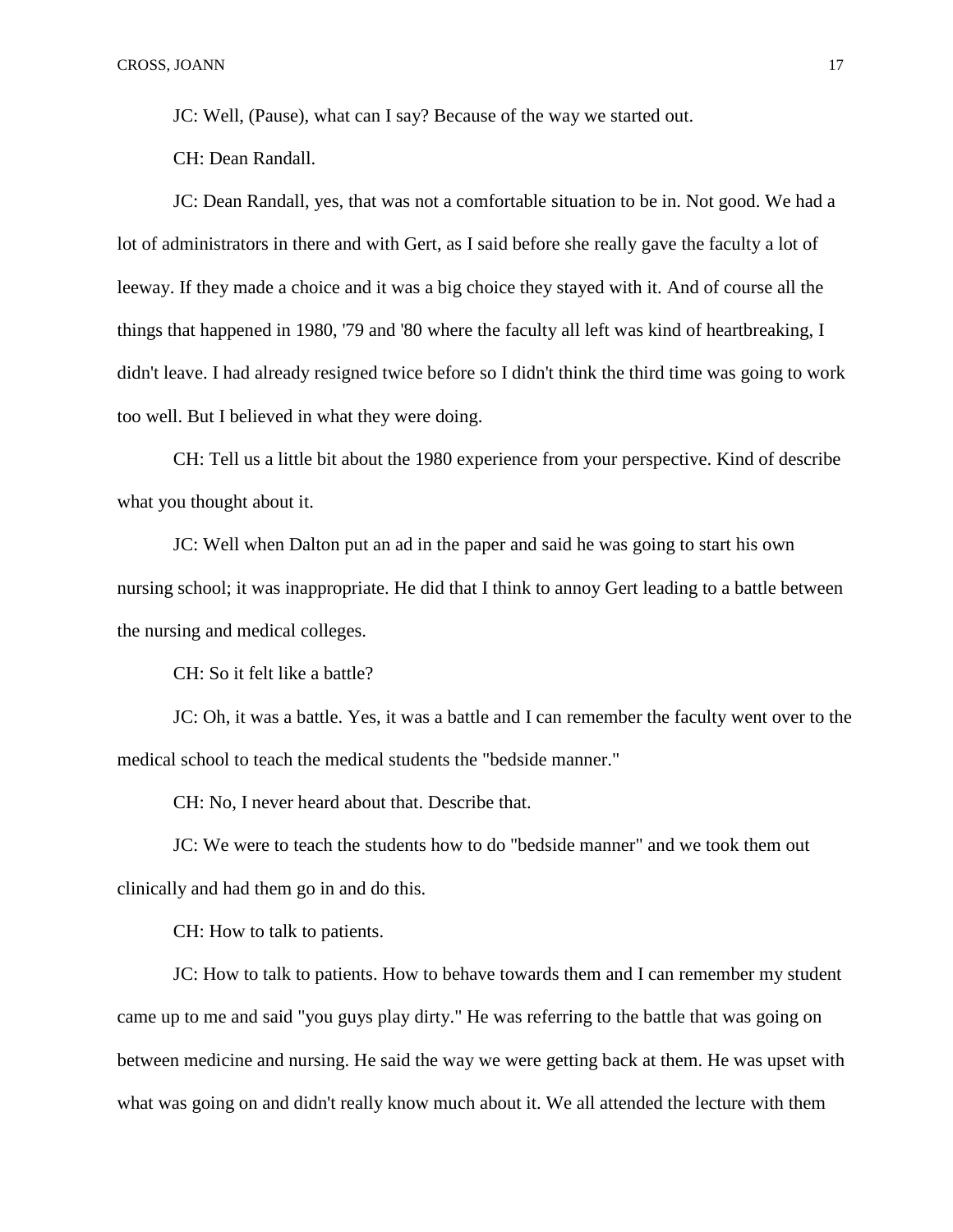and heard the other side of bedside manner this was where the doctor lecturer said you don't have time to talk to your patients. Time is money. You don't need to do that. This was tough to hear. Of course Dr. Eilers was let go; I think because he backed us and the nursing school. He had Kathy Eilers (nursing faculty), was our ally over there in medical school. That was such a stressful time I can remember when most of faculty were leaving. It was awful. It was a very hard time. I can still see down the hall after everybody left, it was empty and papers littered on the floor. It was just hollow.

CH: A hollow feeling?

JC: Yes, it was just a sick feeling but I knew it had to go. It had to be done. It was hard.

CH: It was a hard decision for you to stay at that point?

JC: Yes.

CH: What went into that decision?

JC: Well I had already, you know, resigned twice before and I didn't have the option of moving out. I needed to work at that point. I was kind of on the line with it but I thought they were right in what they were doing it needs to be done. It was just thirty faculty marched out the door. That was something. It gives a message.

CH: What did you think would happen at that point?

JC: Not sure. I thought we would take the summer off and could start all over again but that's not what happened.

CH: What did happen?

JC: They carried on anyway and Janet Griffith carried on and someone else stayed on. There were a few faculty that stayed.

CH: Julia George?

JC: Julia George came in afterwards.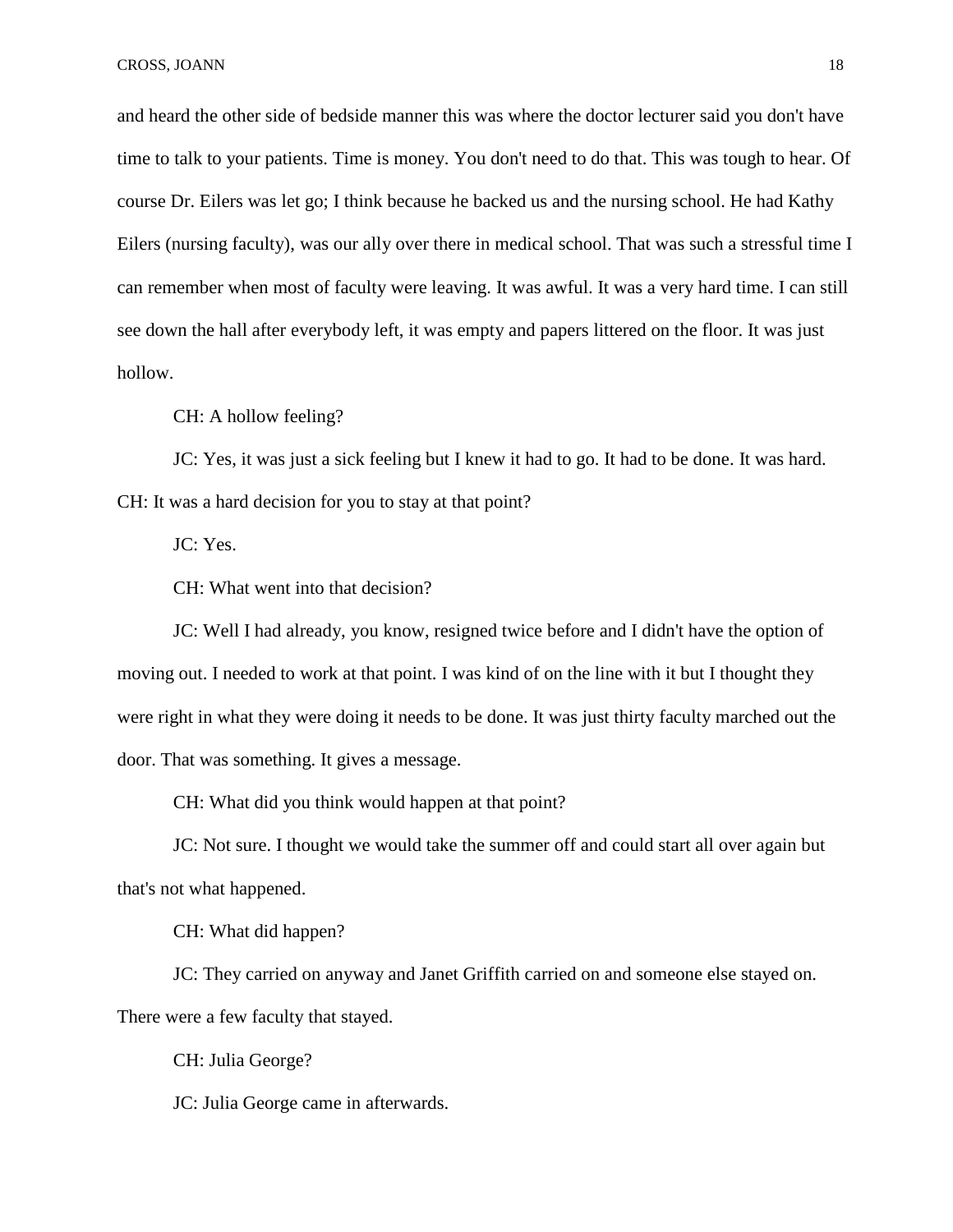CH: Paula Christenson.

JC: Paula Christenson stayed on. She told them she could run it for the summer and I thought if we could just not do the summer we could get this thing back on it's feet and having the summer classes was just killing all of us. And I think if she hadn't done that, administration was afraid of the school going down or being sued by the students because of not being able to go on. So they had to keep it going, she did take that 311 that summer. So we did go through with it and then we hired people as best as we could. Not such a good thing that we did hire some of the people that we did. And then Dr. Andy Kuntzman, Andy was on board by then too and he did not know much about nursing at this time but they needed a PhD to run the program. That was the first part of summer, we held on together and then Julia George came back I think and Joanne Ashley.

CH: Ashley, Joanne Ashley?

JC: Joanne Ashley. Joanne Ashley offered to come back but they didn't take her back. And she talked me into staying.

CH: How did she do that?

JC: She didn't share at this time. She didn't share everything with me. She said, "This school needs to go on. It's not to go down. It shouldn't go down. It needs to go on." And she said, "I'll do everything I can to help you stay. Get your tenure or whatever." And at that point she came to dinner, I got to know her a little bit better which I hadn't before. She called me one night and said, "I know why this (battle between medicine and nursing) all happened." And she had written about it and then she died before she finished her writing- she died quickly from cancer.

CH: So she didn't share that with you?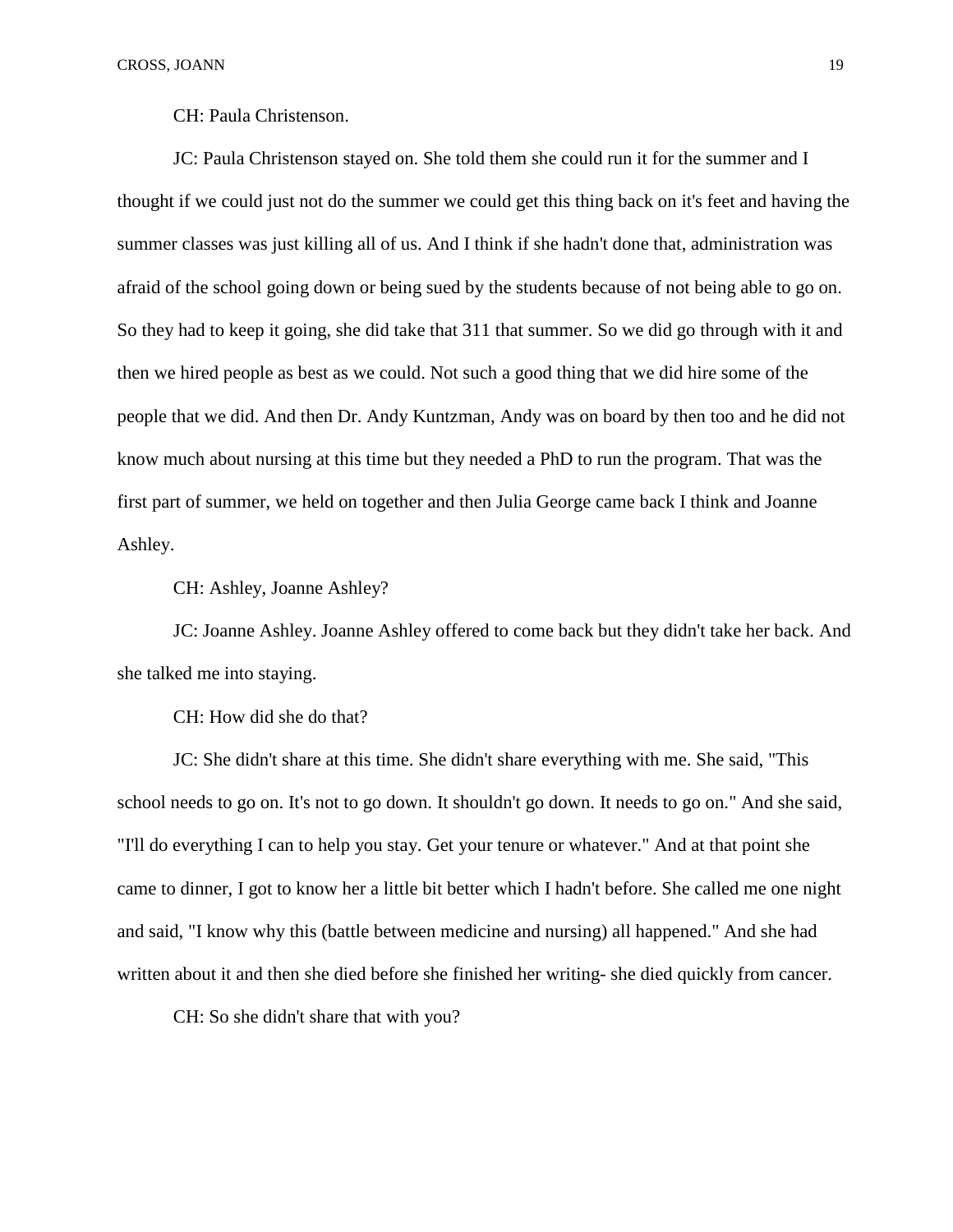JC: She didn't share it with me. There was no time. She said she had it written down. She had it in her papers and she would share it with me later and she was so excited. She said "I realize now what really happened." I don't know what it was.

CH: Remains a mystery.

JC: Yes. It was in her notes and writing. Someone had taken them from her apartment.

DMC: The University of Pennsylvania has them all in their archives.

JC: Oh do they have their notes?

DMC: Because there's a book called Notes on Nursing by Ashley. A student did her dissertation on it.

JC: About the things that happened here?

DMC: It's mostly reflections on her letters and speeches she gave.

JC: Okay. When all that was happening Peggy Chinn offered a "no confidence vote" in the administration.

CH: No confidence vote!

JC: We did get close to it- signatures from general faculty in the university.

CH: And no confidence votes in administration.

JC: Yes. We went around and got votes, I got signatures from faculty- university faculty.

CH: So there were more people that were involved in this than just the faculty from

Wright State.

JC: Right. Right. I know I'm kind of going back and forth with this but parts of it come back to memory.

CH: That's okay. It doesn't have to be a chronological piece. It can be stories.

JC: You can take it out and kind of put it in place.

CH: Yeah.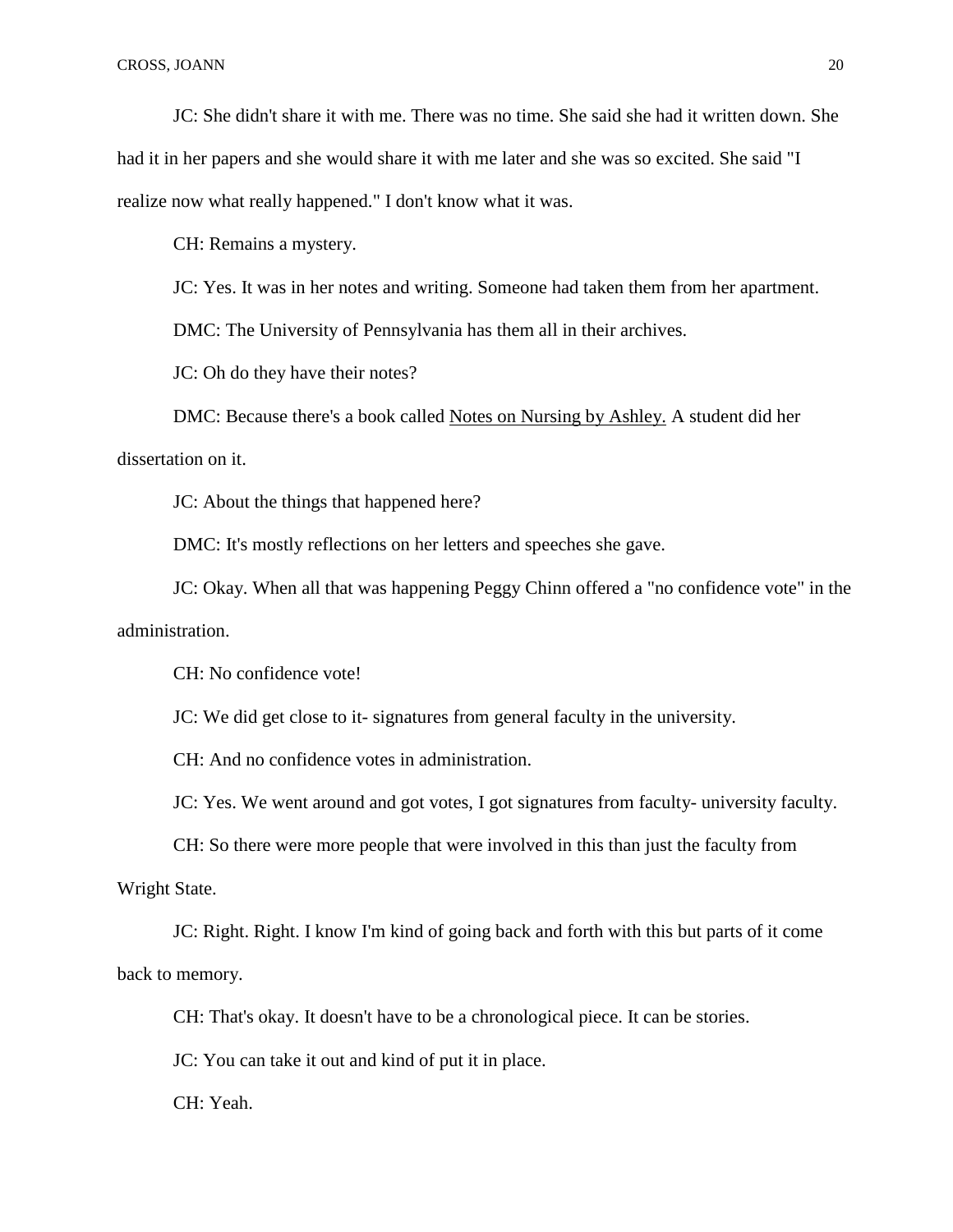JC: It was an exciting time.

CH: And there were some good products that came out of the school at that time. Do you want to tell us about that?

JC: Yes, the students were very accomplished; we really had a fantastic curriculum. I don't know how we did it all now that I think of it. The students carried a family for a year and it made sense to carry them all year. The first quarter they were just getting to know them, the second quarter they were identifying the problems and the third quarter they did an intervention. It took that long. It was complex but thorough. I just don't know how we did it all. The nursing process. I can remember that one summer that Jeanne and I taught 311 Nursing Process and eleven failed, they were just not ready. The students returned and were stronger.

CH: It took them twice.

JC: Yes, it took them twice to do that.

CH: How about the books that were written by the faculty during that time? Tell us about that.

JC: We had a lot of good things came out of this. We wrote the nursing theories book, we did this with drama. The faculty took a theory and then put on a skit addressing that whole theory. It was really neat. And that's how we started to do that and getting the thought and the philosophy behind it. It was good. Then after we did that for a while we began to write it up.

CH: And which theorist did you write?

JC: I took Betty Newman. Which was good I think because I got to meet her. We didn't always hit it off over some of it. In my article or my chapter I said she wasn't holistic and that really didn't settle too well with her. I liked her theory, thought it was good. She really wrote it for counseling and she applied it to nursing.

CH: She didn't like you pointing that out to her.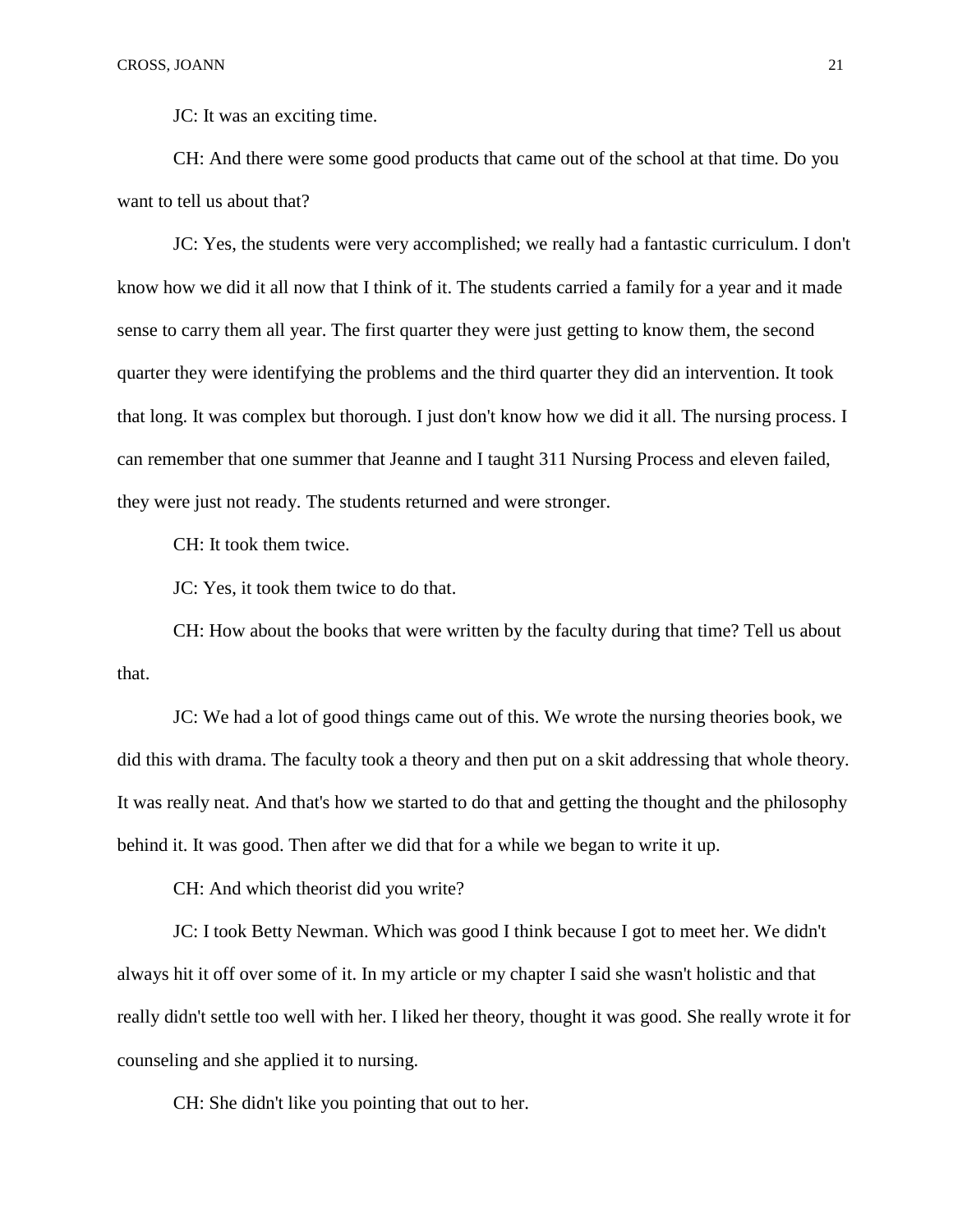JC: I think not.

CH: Didn't agree with you.

JC: She did allow me do other changes, which I had to get permission from her to do. But it was interesting when we got the different theorists and from time to time we would have them here and it was good! It was interesting, and we wrote the nursing process book which we put together and that was also good. At that time it was a good duo.

CH: Was that actually the first book that was written on the nursing process?

JC: I think it was.

CH: That really described the whole process?

JC: With case studies to show how to use it.

CH: Uh-huh.

JC: I think, I think it was because that was the book everybody was using for a while.

CH: And what part did you have in that?

JC: I did the family nursing and another part. It was an interesting way to do it. As I said before, we made it too complex. We actually did carry out the nursing process; other schools weren't willing to go through that whole thing. In time we had to taper it down and we learned from it. But the students learned from it. When they came out of WSU they were not only ready for a master's program they were probably half way through it. They were so well prepared that our students were always accepted to university masters program. They knew their nursing theories and they knew nursing.

CH: That's something to be proud of.

JC: Yes. There's a lot of things to be proud of here.

CH: Oh yeah.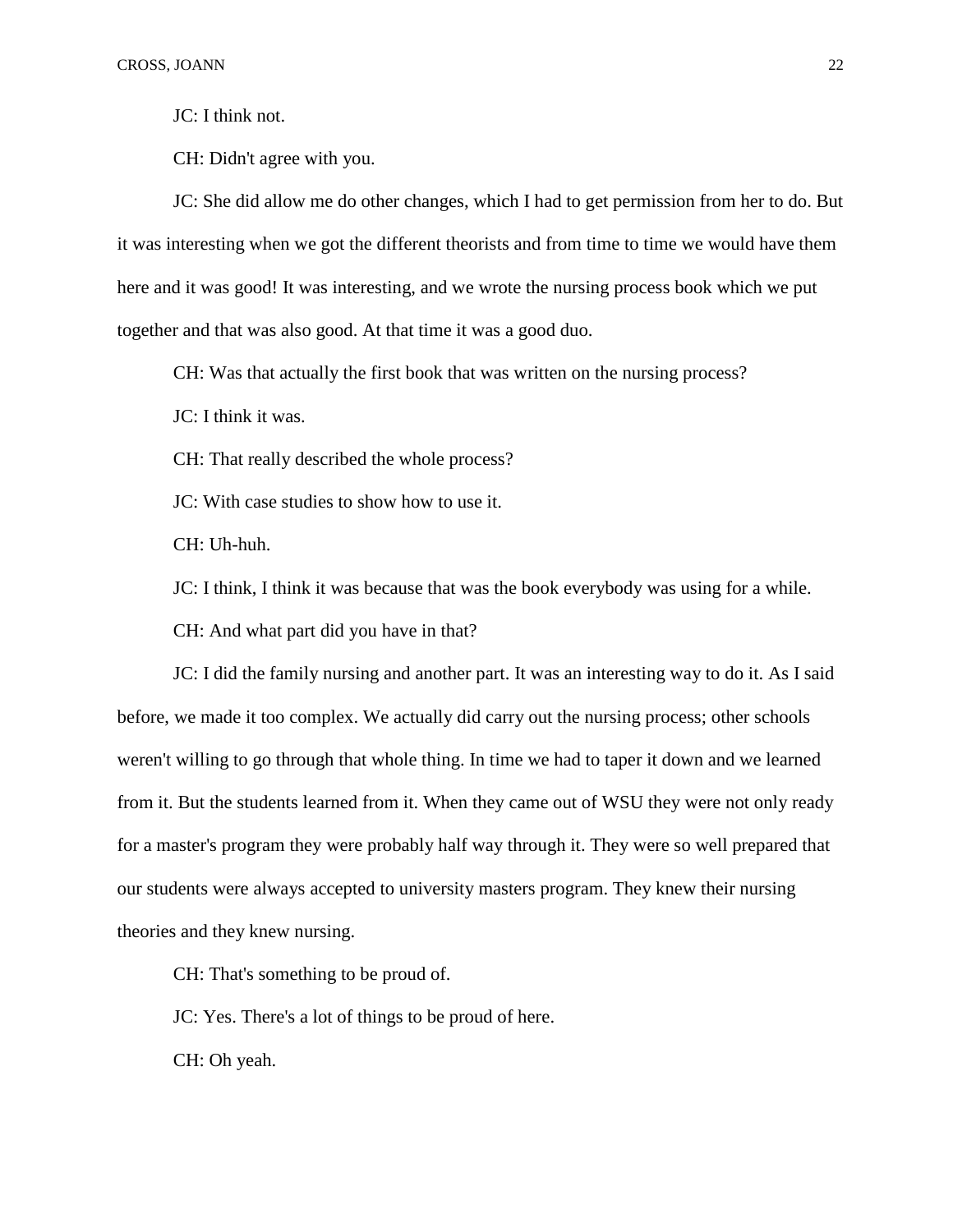JC: When I go back to over them (nursing process), some of mine, I have almost all of them from the beginning. They were good. The concepts were very put together. I have kept some of them.

CH: Maybe we can add some of those to the archives. That would be a way that you wouldn't feel you were throwing them out. They could be preserved.

DMC: Bring them here and we'll have a student worker categorize it.

JC: Okay.

DMC: I'll come help you dig them out.

JC: Oh, anyone looks in the basement and they go oh, when are you going to give this up. I said oh, maybe I'll go back and teach some time. I know I'm not but that's the way. You think you will. There's just some good things in it. I think it would be good to use today. Even when new faculty came in, we really mentored them.

CH: Tell us about that.

JC: You know we were assigned to one of the faculty and we also had a program set up that was very specific in easing them into our curriculum and to a new job or even helping them if they had not taught before this. Yes, we were going to do that too and that was good.

CH: Really developed the faculty.

JC: Yes we really developed them and in that first year I think they were pretty much mentored because our faculty ratio has always been low.

CH: More students per faculty.

JC: Right than other universities

CH: Describe Joann some of your interactions with the wider Wright State campus community, some other departments.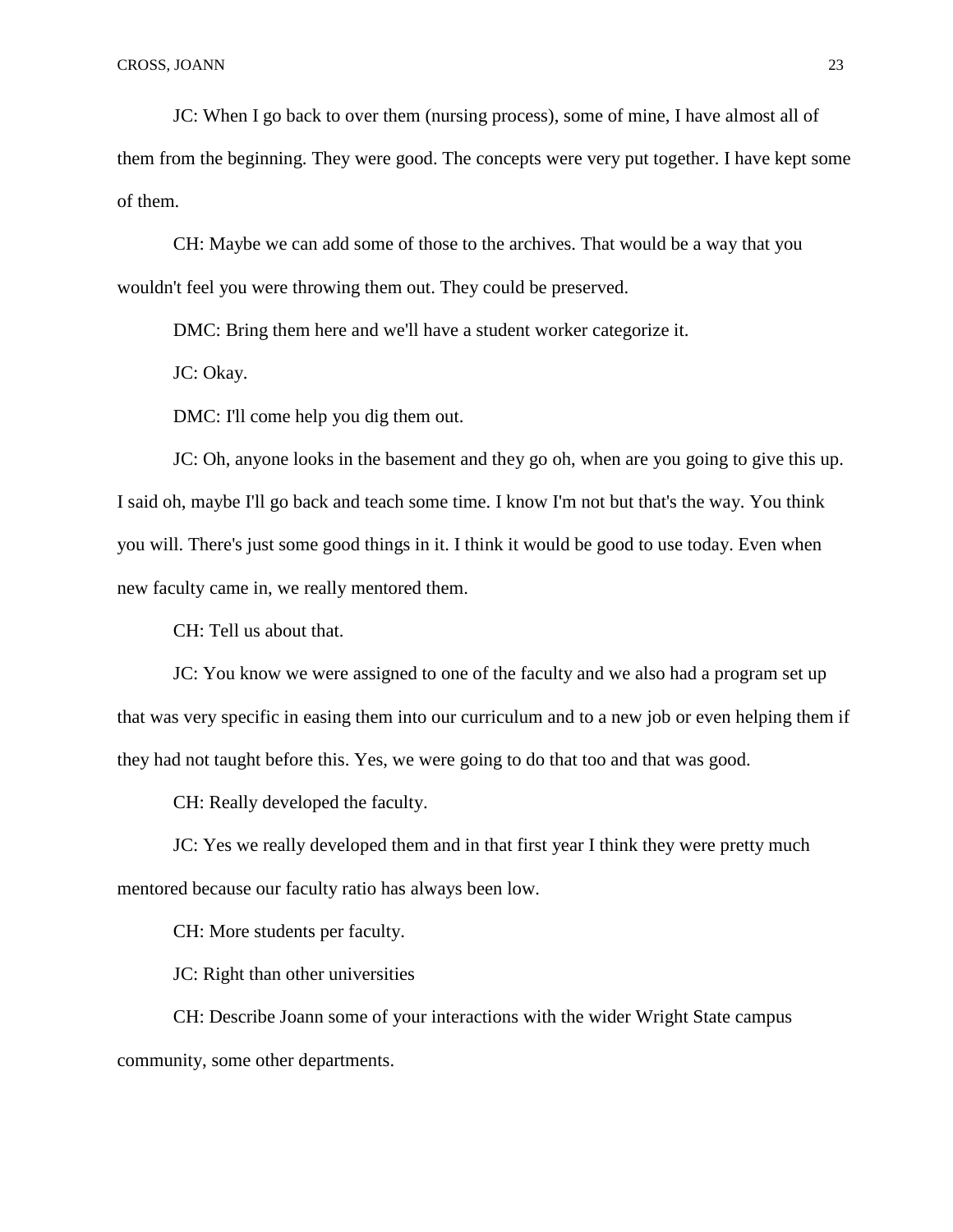JC: Some of the other departments that we were in, well our nursing faculty took part, we all had to serve on one of the university's faculty or committees. It may be more than one. That was something that Gert always insisted on. That was a hard thing to do because frequently they would refer to us as "the girls." The girls over there in the school, which we really didn't like, and Gert certainly didn't like it. She wouldn't put up with that but it was a good experience because we had to not just be in the nursing school without the academia behind us but we had to have the knowledge of the academic process in the university setting which was different. But it was good to be on those committees and to understand the politics and how it functioned and what you needed to do to function.

CH: For instance?

JC: Well I can't remember all of them. The one faculty, she was always late for meetings but I was the one who put her on that committee so I got trimmed down. I needed to get our faculty members initiated into the committee process. I also found that sometimes they "general faculty" met not here but somewhere else "an all boys club" and then they would come in with a decision all made. I found this was happening from time to time. Not all of them but on occasion we did find this.

CH: And so from a male/female perspective that the School of Nursing has a predominance of female faculty and were there many female faculty across campus in other departments?

JC: There was probably a fair number of female faculty.

CH: A fair number of women then?

JC: Yes because I was more familiar with the liberal arts especially sociology. There was a fair number of women in sociology, anthropology and social work.

CH: Tell me about relationships with community institutions such as hospitals or agencies.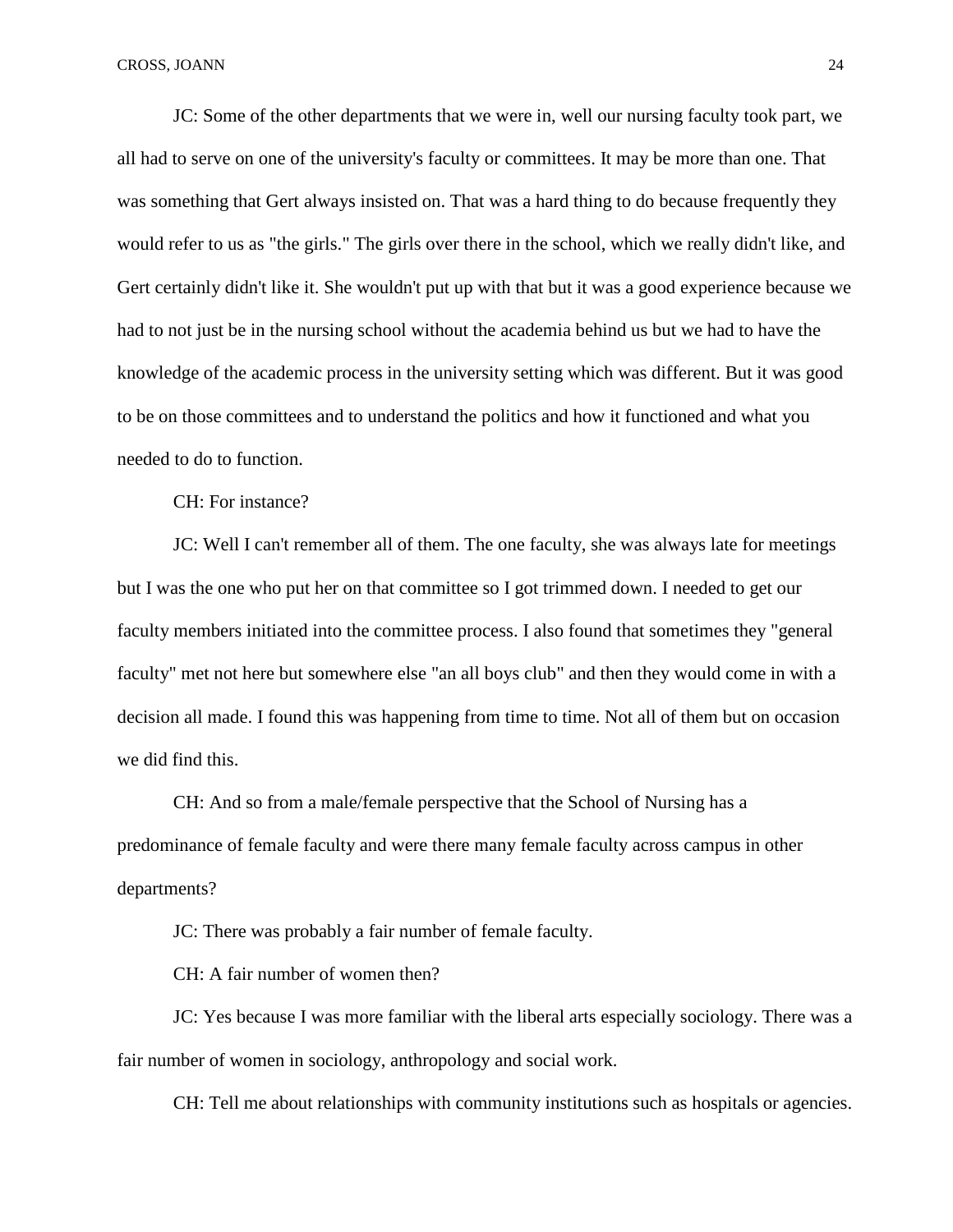JC: I think that our relationship with the community frequently set on some of their committees and we helped certainly place some of the students. We had to compete with other academic institutions such as Sinclair to make sure our students got a fair share of patient load and clinical experience. The Miami Valley Hospital (MVH) was very closely linked up with us. There was a committee of our faculty and MVH facility working together. There was a book published about this collaboration.

CH: Right. A collaborative effort.

JC: Yeah, collaborative. So we had closer relationships, linked up with them and we were on some of their committees and that was a good thing. I think it was easy for them to give some of theirs up by knowing who we were and what we were about. They didn't have a whole lot of respect for the university community. Let's just put it that way. But I think they were more supportive than Good Sam. Good Sam was never quite supportive of BSN, they were more supportive of the two-year degree I guess.

END OF SIDE A

## START OF SIDE B

JC: I think reaching out towards that.

CH: And did you get involved with community-based kinds of organizations as part of your role?

JC: Schools and in clinics-especially free clinics.

CH: Schools.

JC: We did sit in on schools. ( ) So we sat in on that. We were involved with the Free clinic. We took the student there. It was a really good experience.

CH: What did they get to do there?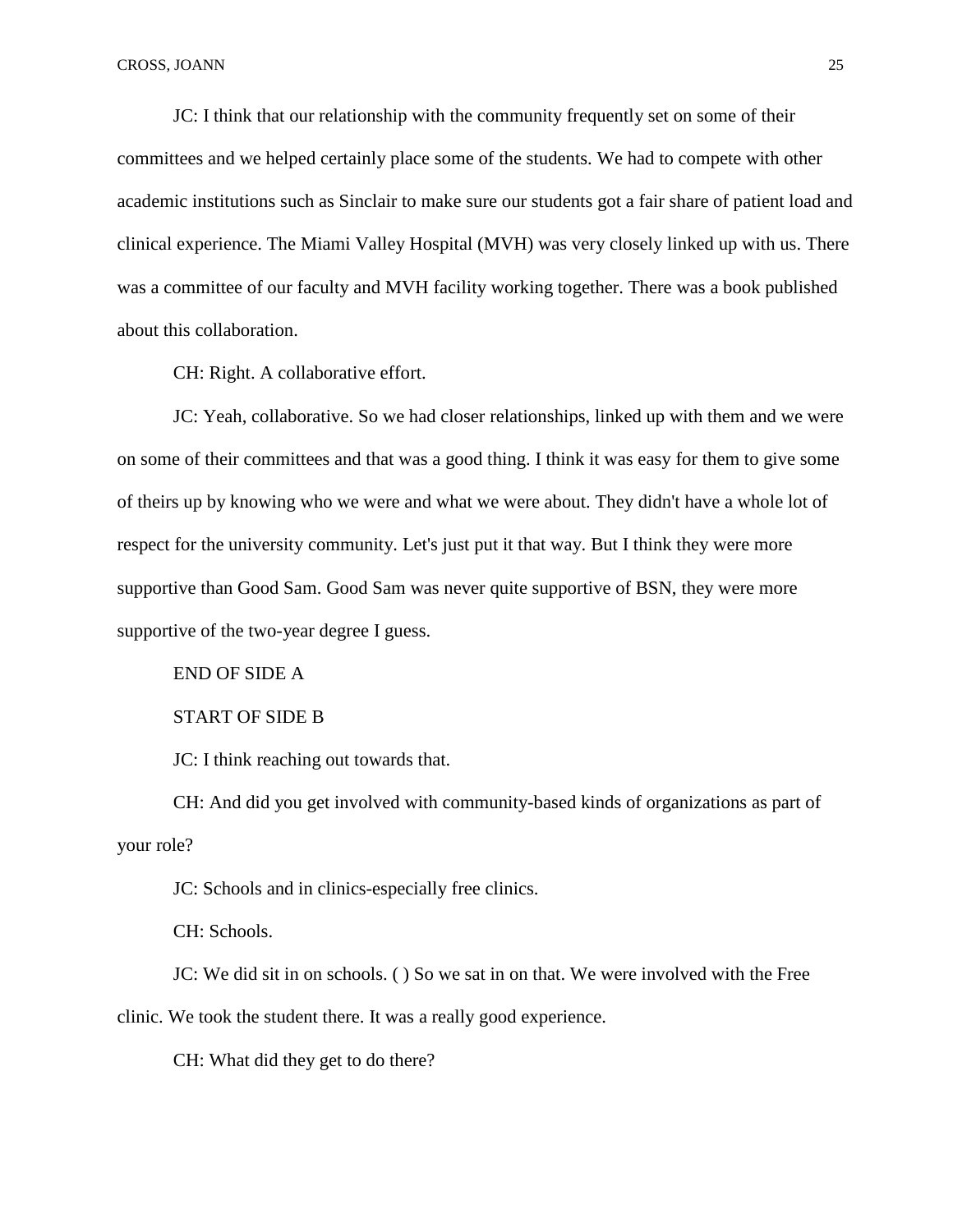JC: Oh, all kinds of things. It was an experience to remember. We ran the clinic several nights a week and the doctors would volunteer their time. It was a good camaraderie between disciplines, the doctors and the nurses. They got to do a lot of things; help with physical exams, birth control teaching, as well as health care and learning triage concepts. It was just a really good experience on the free clinics.

CH: A real cross section of Dayton came together there.

JC: Right. It was a good thing for the whole community.

CH: I think Misty McDowell was involved with that and she was one of our graduates.

JC: Yes, she was. Misty was excellent as supervisor. She ran the clinic. She did a nice job. CH: It was a free clinic.

JC: Right. What else did we do? Churches, I brought them over to St. Agnes church where they had Dustin House which was an interesting place for mental patients. They interacted with all the residents and that was a good experience. Sometimes they were a bit stressful but they were learning experiences, all of them!

CH: And Dustin House was people who had been discharged from mental hospitals.

JC: They were living in the boarding home and would come to Dustin House once a week and that was their recreation place. There was a good cross section of patients to interact with. So the students really got a chance to interact with them. I can remember the one time when patients took their car keys from coat pockets. That was a very explosive situation.

CH: Students were pretty upset.

JC: Students were upset. I was upset. The patients were upset because we had to question them. Someone had the keys and the next day we did find the keys.

CH: Stretching the boundaries a little bit.

JC: You know how can you have a contract with the neighborhood.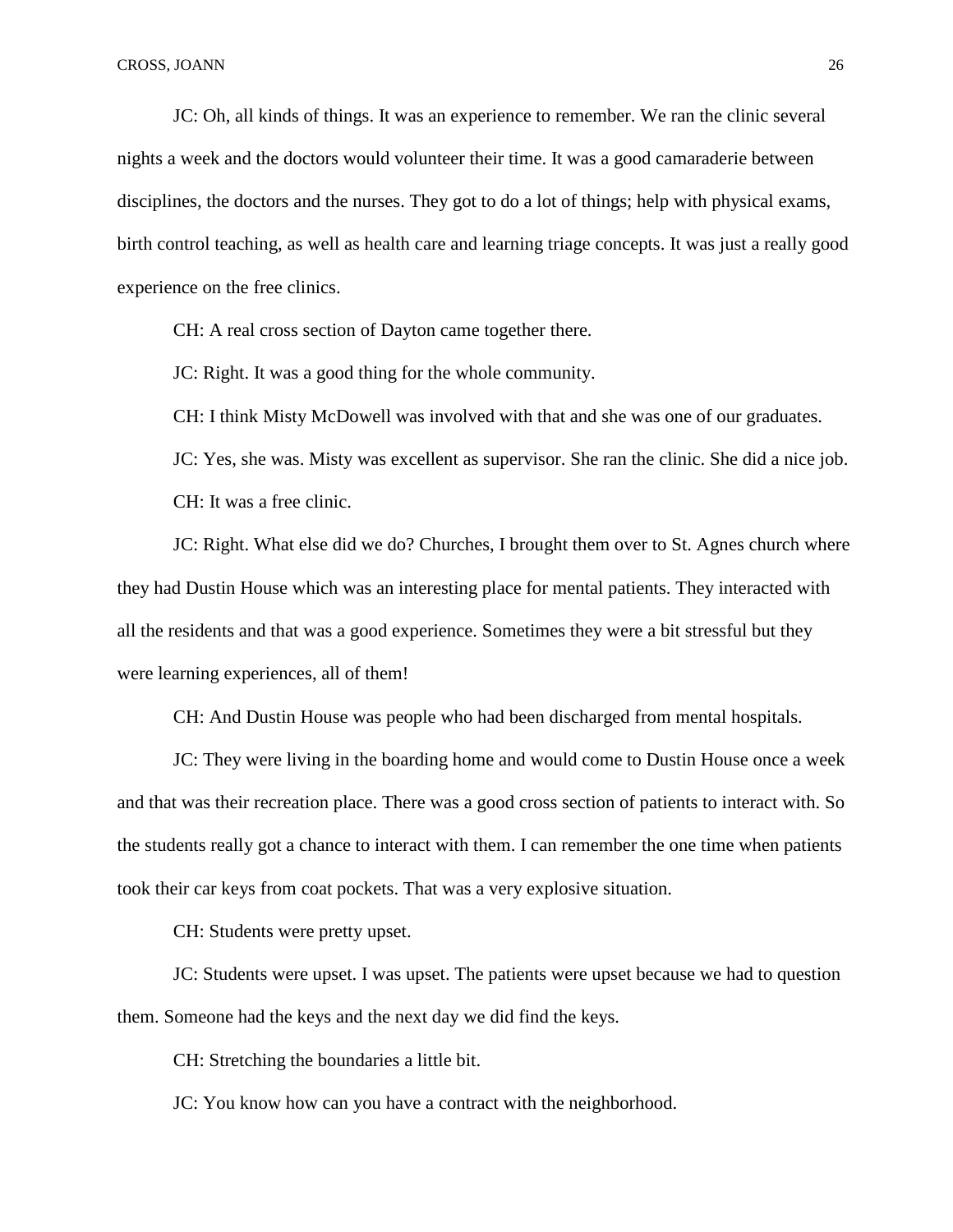CH: With the boardinghouse.

JC: Yeah, with that kind of a situation. They were learning a lot. It was good clinical areachronically mentally ill patients.

CH: You had a lot of interesting rhetorical.

JC: If there was a place, if I thought of how it could be done I took them to it.

CH: Sounds like you had a philosophy that you really thought nurses should go among the needy, among the poor, among the outcasts of society.

JC: They needed to know that everyone didn't get insurance and didn't have health care and didn't eat. They can't function when they can't eat or drink. In the hospital the experiences were limited. It was hard to give them a good experience within the hospital. So I tried to give them something out in the community besides that. They had some experience in the hospital, the average length of stay was three days.

CH: People were there only in crisis and as soon as they were out of the crises they were discharged.

JC: Right. Yeah or to get their medicines regulated or whatever. So they really didn't get a chance to work with them for any length of time. Plus a couple of the places when we went in were uncooperative like Upper Valley Hospital. The sooner we got out of there the better. They were giving university students a hard time. They didn't mind the three-year students. Anyway it was all of that, having to plow through that. It was hard at times.

CH: Joann, how did your experiences at Wright State affect your career as a whole since that, since early days at Wright State?

JC: Well, I think it led me into the concept of holistic nursing. It led me to realize that nursing as being holistic, it needs to be holistic. It can't be divided as it has been; it's going that way now with going to alternative care. The whole insurance problems are not working out and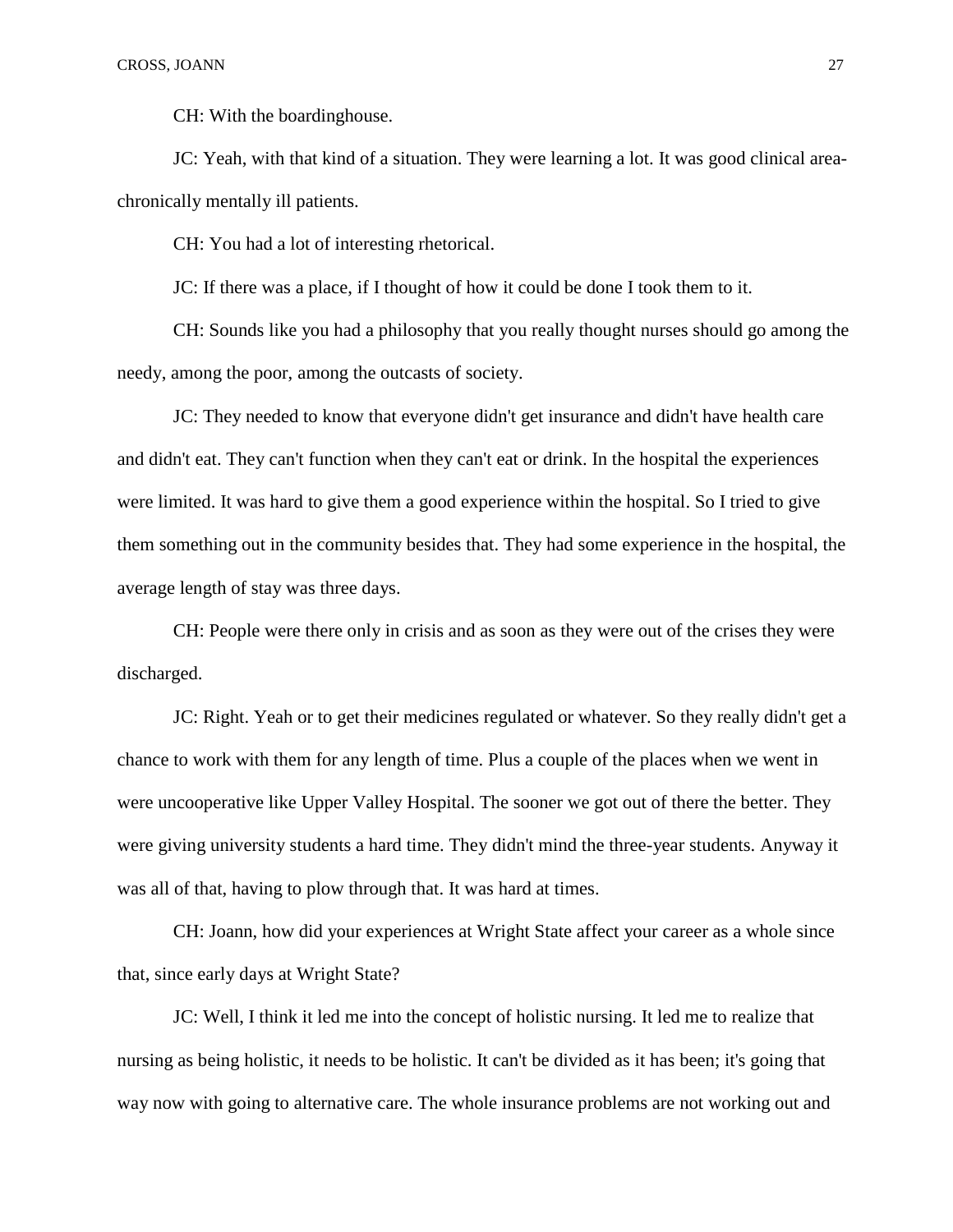more and more people are seeking alternatives. I'm certain we're on the right track with that. But you need the other part of it (allopathic contributions). Massage therapy has helped me to integrate care- to give holistic care to clients. I think it's an integrative approach you need to use both.

CH: Both traditional medicine as well allopathic. So you've been a massage therapist for how long now?

JC: Ten years.

CH: And you have your own practice.

JC: I have my own practice and I pull all of it together;  $\{\{\text{spirtually}\}\}$  psycho and social, I have my doctorate in ministry. My focus there was nursing spiritual care of patients. They let me kind of do my own program. Plus the mental health, which is different than psychiatric nursing and then the psych part of it and so, it pulls it all together. In where some of these other message therapists can't do these other things, I can.

CH: You can do it all.

JC: Yeah because you're usually certified in one or the other but in part of my practices it's been an asset. It is a holistic approach.

TAPE STOPS AND RESTARTS

CH: Therapeutic touch also?

JC: Therapeutic touch- healing touch.

CH: Tell us about therapeutic touch.

JC: I think you probably need to know a little about that because it was in the '70's, late '70's the first time that Kreager gave a workshop at the ANA convention and I thought it would be filled. I thought everybody will be going to this hear this well they weren't. I thought this is what nurses need to do. When I saw it happen it was phenomenal. I attended three sessions. I was really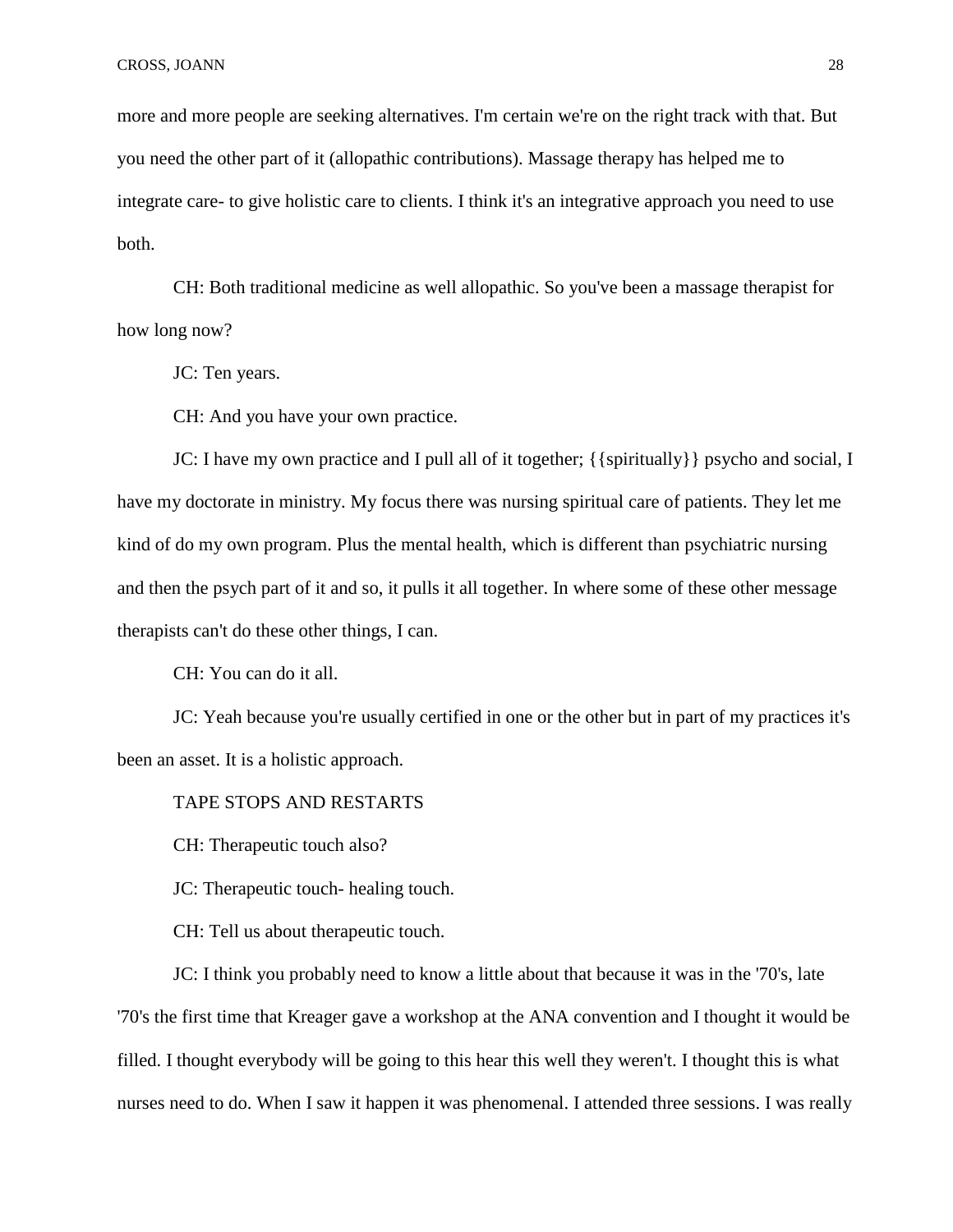CROSS, JOANN 29

convinced that this was what we needed to do, came back to work and I was so excited about it. I really didn't have anybody to talk about it with at Wright State and I kind of let it drop a while but I kept bringing it back "to look at it." And eventually incorporated it into the wellness portion of curriculum if students are ready for it. I did that and then another nurse, a healer started a program called "Healing Touch" where she integrated her work with Kreager and we used several different methods and were just good. It's a natural for nurses to do it. They do it automatically half the time and they don't even know they're practicing it because we're using therapeutic touch when we work with people. When you're touching them you can feel them. I still think that's a wonderful way to know your patient or giving them a back rub when you have an opportunity to.

CH: Foot massage or hand massage.

JC: Foot or hand, using your hands. And I found out that I felt energy even when I was doing a massage as when we worked with each other as soon as I put my hands on someone ( ) So I felt that this is what I needed to do. This was my work. Not mine alone but certainly for me what I needed to do.

CH: That was really something that sort of came out of your career here as well. Is there anything that I didn't ask you that you would like to talk about or share?

JC: I think that this has been an energy vortex here in the School of Nursing. I'd like to see that energy concept still prevalent in nursing care.

CH: What do you think we should do with that energy concept or how do you think we should increase it?

JC: It's effective that your pulling this historical view back together again might be a good way of looking it over, going back over things like old people do with their history. And I think we need to do that from time to time. And also at curriculum-how we lose parts of it and how it becomes eroded.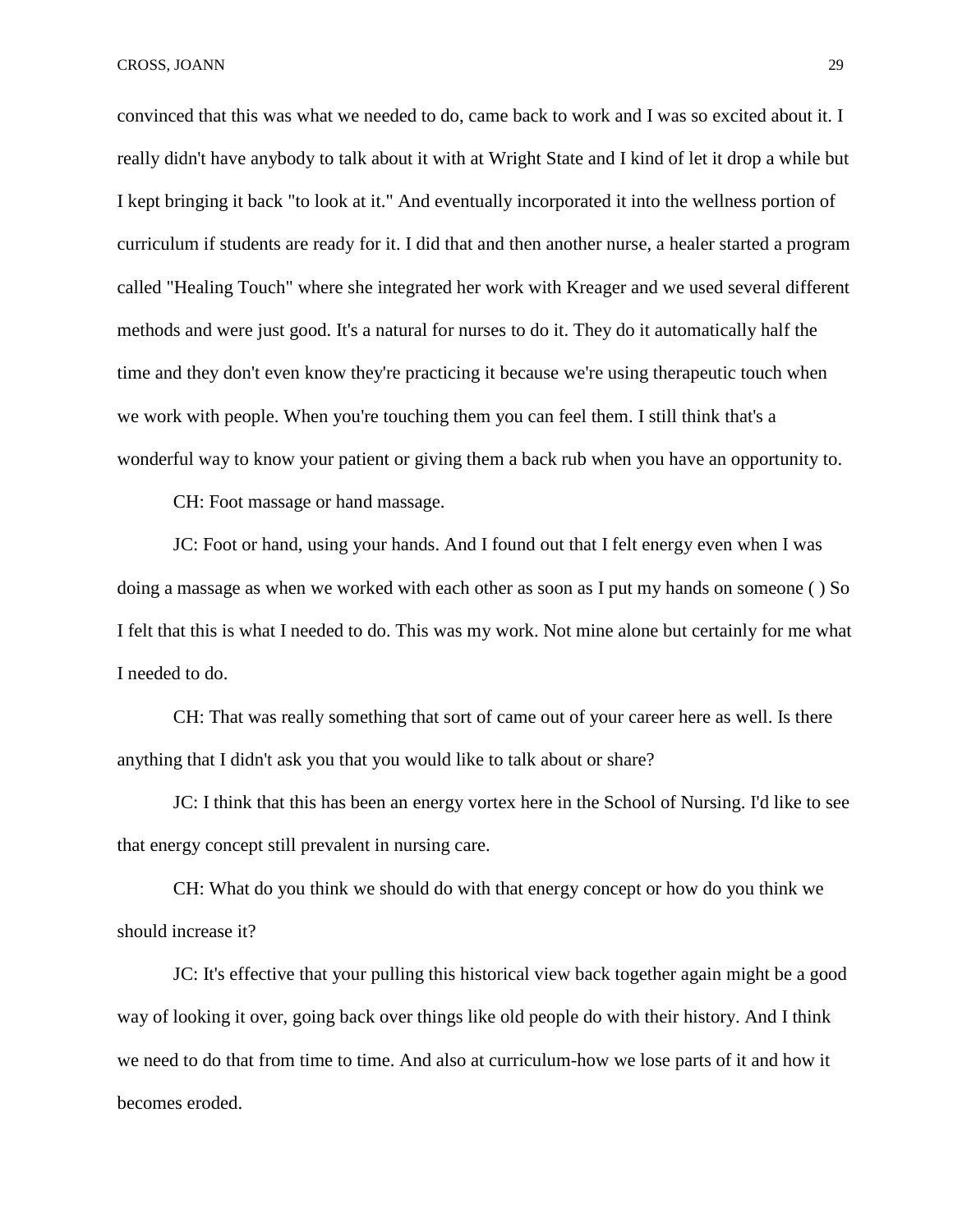CH: Reflection.

JC: Yes, remember where we came from. When I go through my papers and some of them I just oh, didn't just have a good school. It was a great school. It was just so good. And I thought it was kind of a fluke that I got into that whole program. I think the experience with Gert was a phenomenal thing. There were times when I was at odds with her. She challenged the faculty members. But there were still some people who think she was harsh on them. She did it for a reason. {{I think the school here was lows as turn pole has taken such a harsh turnover. Look at this building! We planned this for years and then {{they}} would dump it! We finally got a space of our own!

CH: It's an important recognition; a place to call home, a place to stay.

JC: It took a long time just to do that.

CH: Out in the community, Joann, do you find that there are lots of Wright State nursing graduates who know you because of your teaching and who you come into contact with?

JC: Yeah, for a while there it was everybody hi, Mrs. Cross and I met one not to long ago. When I went over because I was getting or Larry was getting it and this nurse came in and she had a big grin on her face and she said, "Who are you?" And I thought and she said, "I know who you are! you're Mrs. Cross." And she grinned and as soon as she said it I knew who she was. She was one of my psych students from at the Valley and I can't remember the hospital up there.

DMC: Dartmouth.

JC: Dartmouth, no, that's not it.

CH: No, Detmer.

JC: Detmer. And I remember her specifically and what she did with me. I said I know who you were. (Laughs) She was a student and I would never tell a student to do this ever but she knew the time and she had been a member of royalty from Kenya before coming here and she was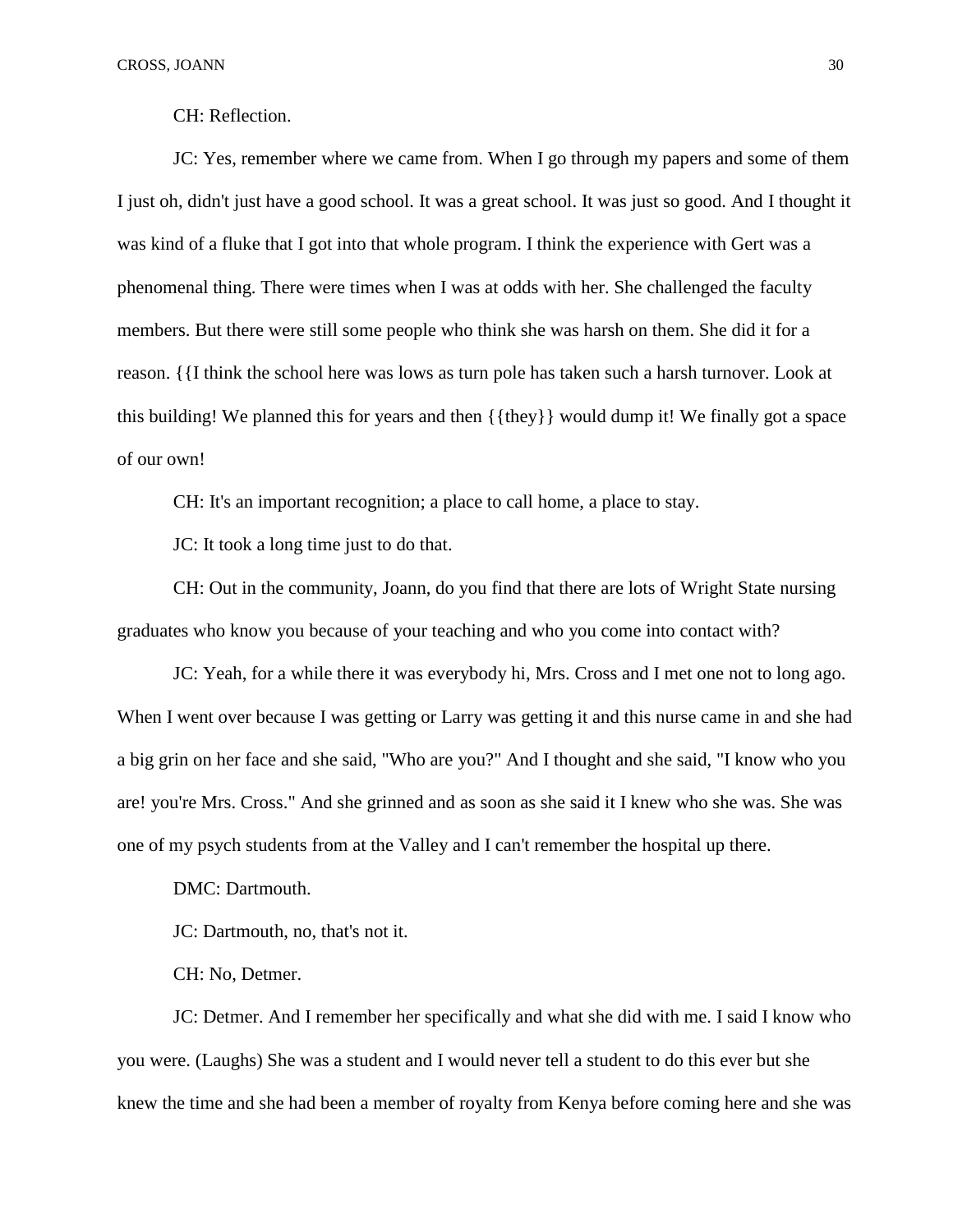very well bred and very well raised. She was a really neat person. She was frank, open and honest- very direct, caring and focused. She took that kid and she trimmed him down. He seemed amazed. She did it at the right time and when he needed to have this done. She remembered it and I did. The other day we both remembered the incident, it was good to see her, she was grinning from ear to ear. She's doing home health care nursing now and is very effective in her approach.

CH: Yeah, it's neat.

JC: It's neat! I had a couple of other instances. I had surgery and former student nurses come in and it's strange having one of your students come in to take care of you. It makes them nervous.

CH: It does make them nervous but do you find that they have fond, kind of fond memories sometimes of their experiences?

JC: Yes, they do. It's not that bad. In fact I live next door to one of our former students who for a long time she was angry with us with the whole thing! There were a lot of graduates that were angry with us for awhile and I think some of it is dissipating but I think some of that's dissipating. For a while there I felt defensive even saying I was from Wright State because of the "walk-out", etc.

CH: There were some negative feelings.

JC: I don't get that as much anymore. Even the older ones, they were alumni! And somehow there was so much going on here we really didn't have much of a chance. We were just in crisis all the time! We didn't have a chance to give them the attention they probably needed, your alumni is an important piece. And then I saw Dorothy Crider whom I work with. She has an office in the same building that I have on the third door, three days a week. She also works for Hospice.

CH: She does massages for them?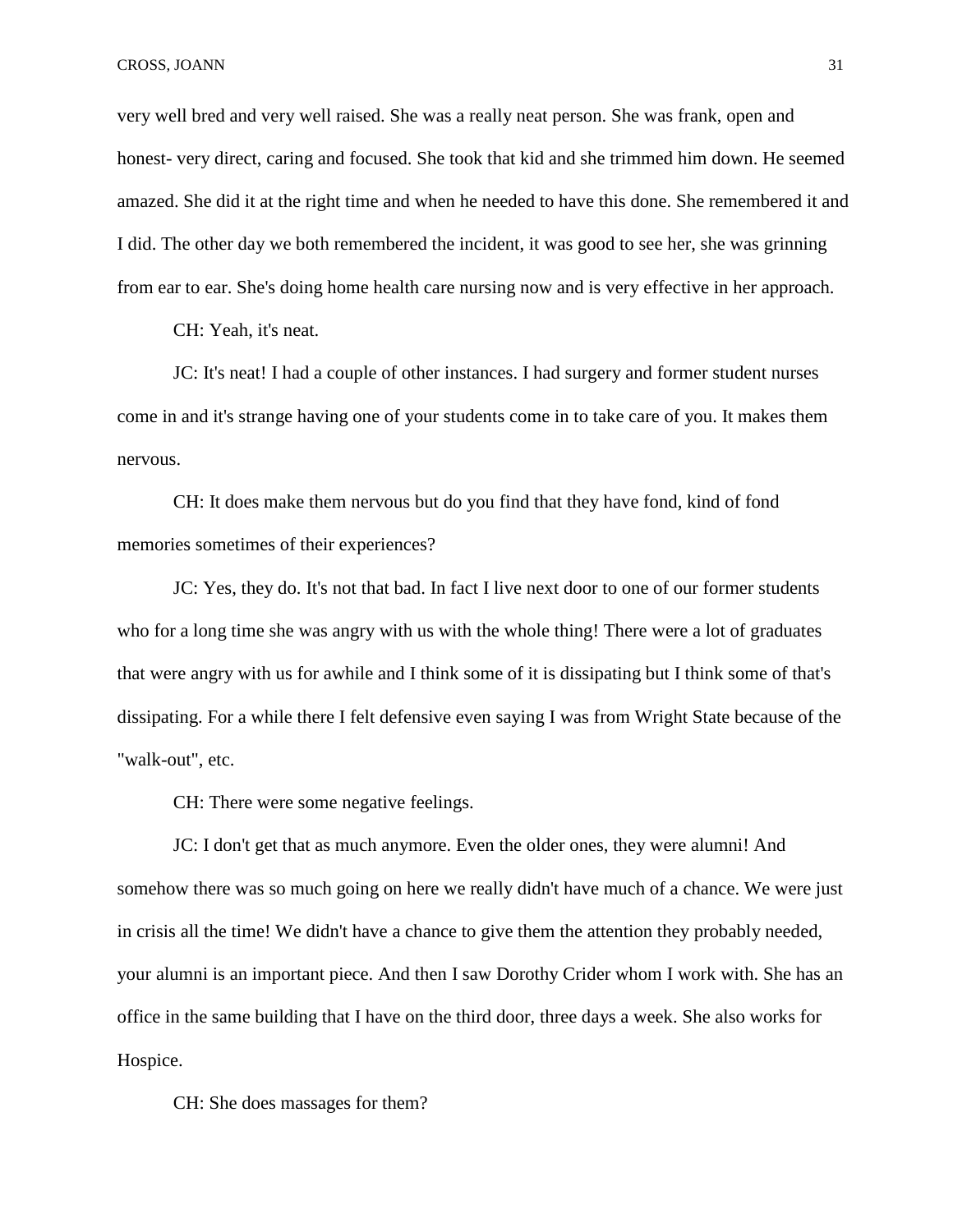JC: Yes.

CH: That's nice.

JC: She does good work.

CH: We certainly have lots of alumni to be proud of.

JC: Oh yes.

CH: Who are doing just amazing things and have gone on to very happy careers.

JC: And then there's Barbara who runs Harmony Farm in Tipp City.

CH: Now what's Harmony Farms?

JC: It's not a health spa but it's a health and an educational center- some spa treatments are available there.

CH: Is it a retreat?

JC: It's like a retreat. Judy Davis and I were planning a workshop, we were looking for a place to present that and Barb Brewer happened down the hall at the time and said you can come to my place at the farm. So I dressed for a farm. It's more like an estate because it has twenty acres. It has a lake, horses, tennis court, etc, a beautiful place. We did give a workshop there and Barbara decided at that point in time that's what she wanted to do - to promote health and wellness. That is one of our alumni who took the wellness concept and went on with it. She went into massage herself and now she does no charge except in an emergency. She developed arthritis and gave up practice full time. It's a beautiful setting there. Barb could use a few prayers. She just diagnosed with cancer. She is using alternative measures- they seem to be effective.

# TAPE STOPS AND RESTARTS

JC: It's been interesting. It's a huge success, there are others too. They are all over including the state board.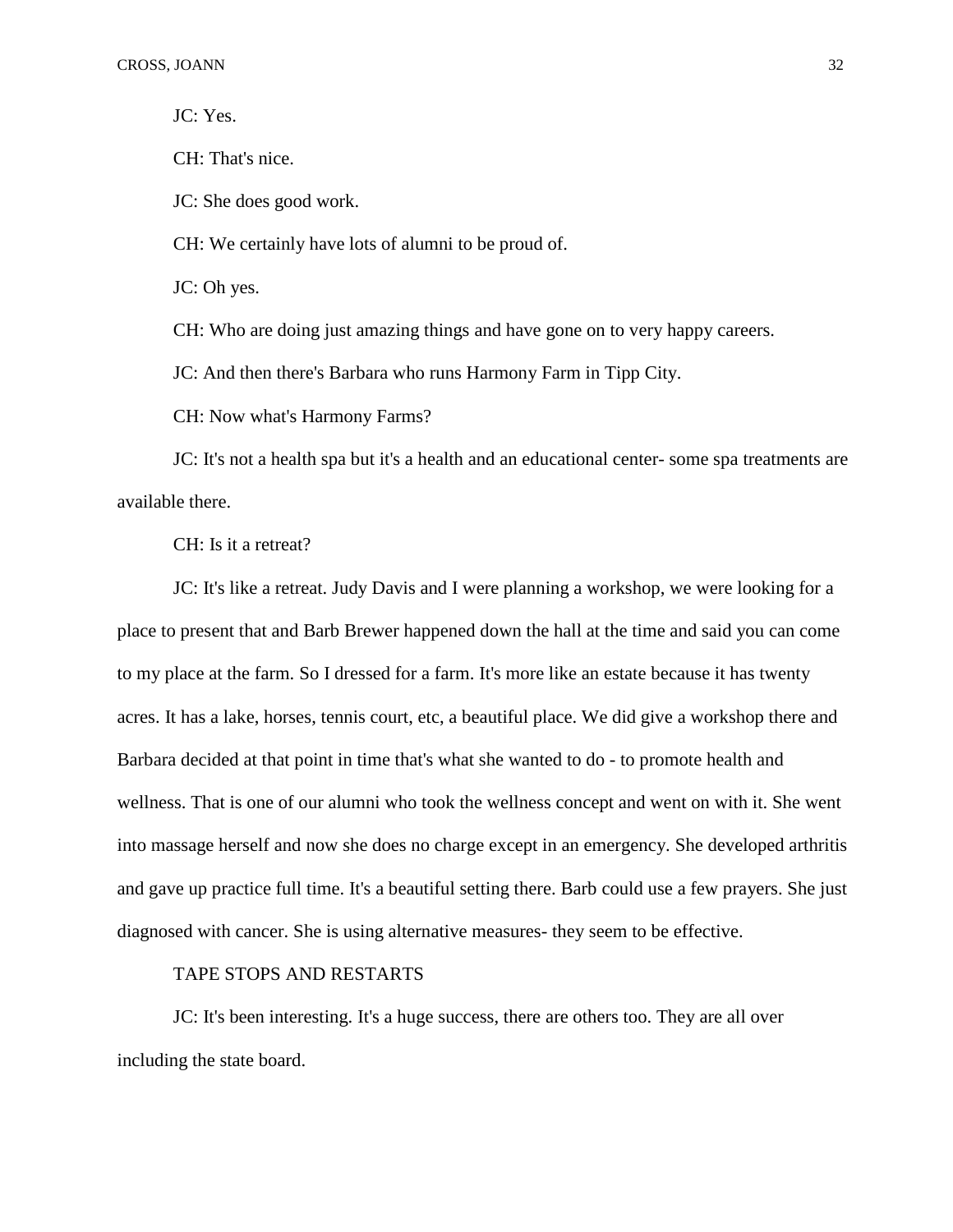CH: Right. I was at the state board the other day and there were three of our alumni who were staff members at the Ohio Board of Nursing.

DMC: You're kidding.

JC: Isn't that something. I know they're all over and they're ready because we made them ready. You know the way we put the program together. When you think of it it's a phenomenon!

CH: Well, it's an amazing thing, I think, to take a high school student and to you know four years later turn them into a professional who is able to deal with life and death and health and wellness and illness and everything in between.

JC: Yes

JC: And I'm not sure whether some of those wellness concepts should be put at the end or maybe give another course at the end, a different now advanced one. I think it's a little bit much to expect of beginning students. It's easier for them to give shots and get it over with in the beginning and then focus on health concepts.

CH: Get in all the skills, yeah.

JC: Now where are we going with all of this? They do learn it. I think it's great to see how it turned out. You know some of them even stayed in nursing because they learned the concepts in relationship to themselves. We got to do massage, which we don't do any more. You know it's just not taught anymore because there's so much other material to teach. However I think it should be. I still think it should be taught. Somehow touching people is an essential part of nursing. We have the evidence and knowledge to do so. One thing that I found out in wellness class was some students that didn't want to touch anybody or each other or didn't want to be touched

CH: Right.

JC: And that was kind of a revelation.